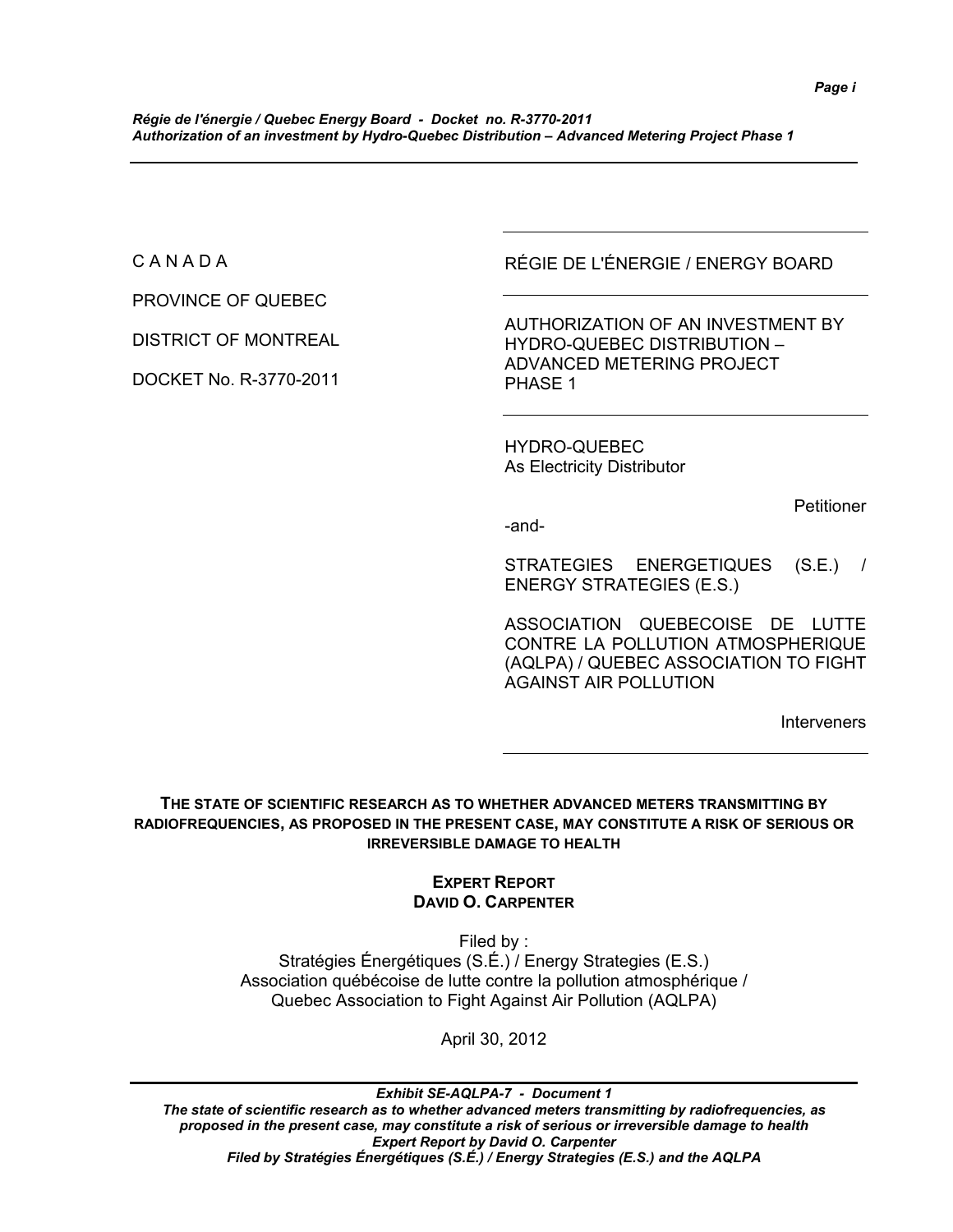*Régie de l'énergie / Quebec Energy Board - Docket no. R-3770-2011 Authorization of an investment by Hydro-Quebec Distribution – Advanced Metering Project Phase 1*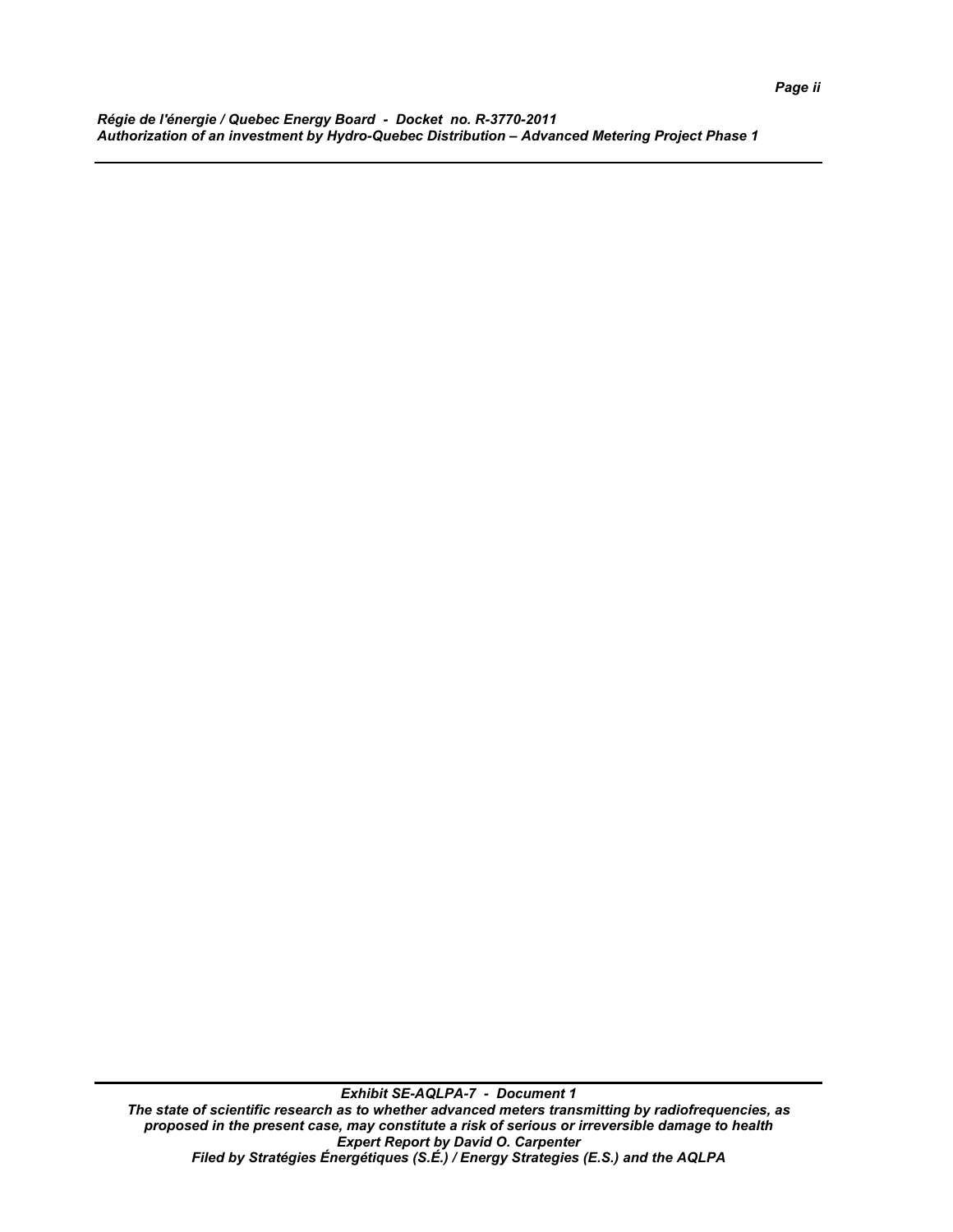# **EXPERT OPINION SUMMARY**

It is my opinion that the state of scientific research sufficiently establishes a risk that meters transmitting by radiofrequencies as proposed in the present file by Hydro-Quebec may constitute a risk of serious as well as irreversible damage to health, through biological effects other than those resulting from heat. Some individuals or categories of individuals are more susceptible to injury than others (children, pregnant women, elderly, persons with illness, electrosensitive individuals, etc).

Such non thermal effects are reviewed in section 5 of this report.

Therefore, there is justification for examining precautionary or prudent measures that could be applied in addition to the current standards (which are based only on biological effects resulting from heat). Discussion and examples of such possible precautionary or prudent measures are provided in sections 6 and 7 of this report.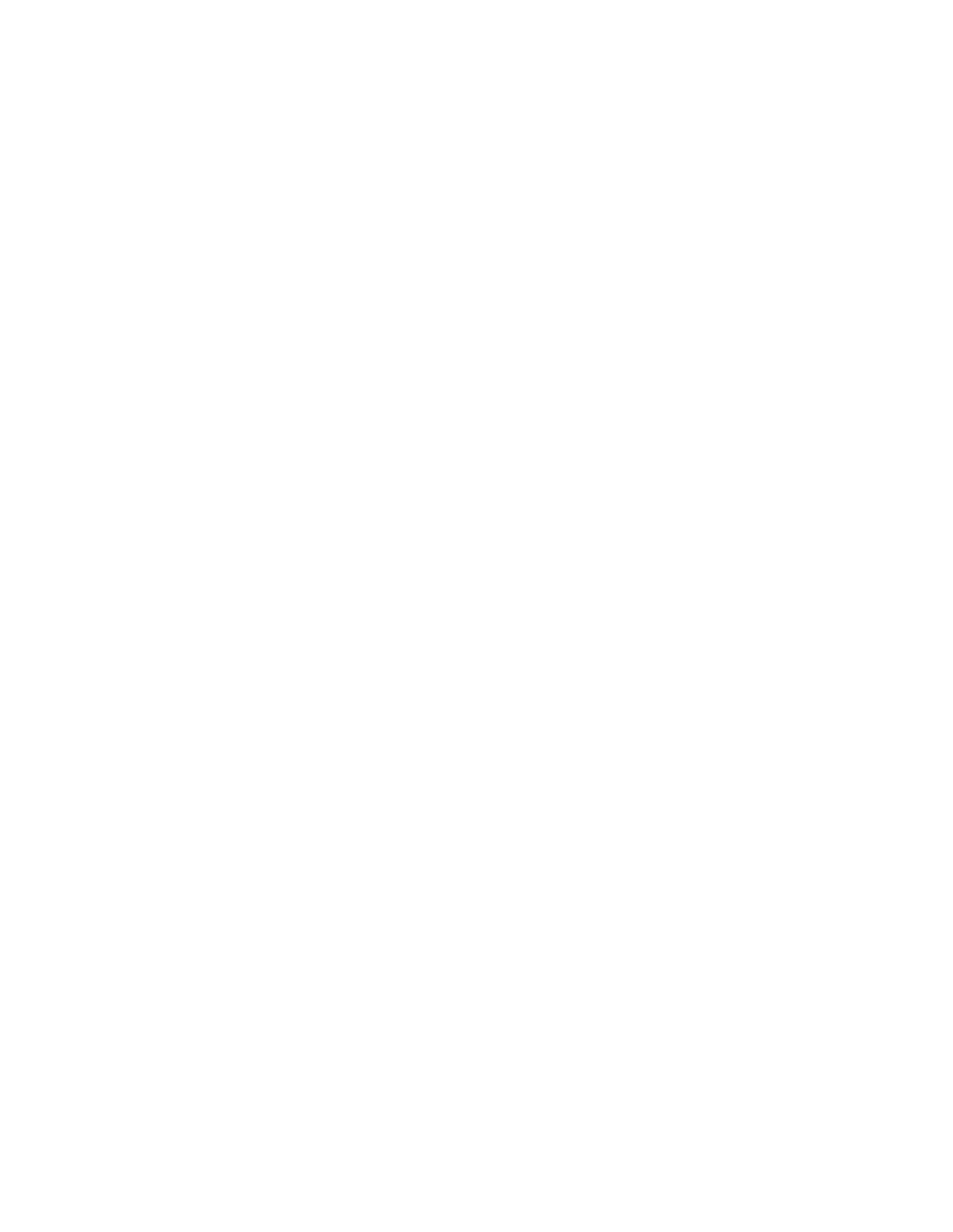# **TABLE OF CONTENTS**

| $\mathbf 1$ . |                                                                                                                |  |
|---------------|----------------------------------------------------------------------------------------------------------------|--|
| 2.            | THE MANDATE AND THE QUESTION SUBMITTED BY THE REGIE DE L'ENERGIE 3                                             |  |
| 3.            |                                                                                                                |  |
| 4.            | STRUCTURE OF THE ANSWER TO THE QUESTION SUBMITTED BY THE REGIE                                                 |  |
| 5.            | EPIDEMIOLOGICAL AND LABORATORY RESEARCH LINKING RF<br>ELECTROMAGNETIC FIELDS EXPOSURE WITH VARIOUS NON-THERMAL |  |
| 6.            | THE DIVISION WITHIN THE SCIENTIFIC COMMUNITY AND THE EVOLUTION                                                 |  |
| 6.1           |                                                                                                                |  |
| 6.2           |                                                                                                                |  |
| 7.            | <b>PRECAUTIONARY AND PRUDENT MEASURES THAT MAY BE APPLICABLE IN</b>                                            |  |
| 8.            |                                                                                                                |  |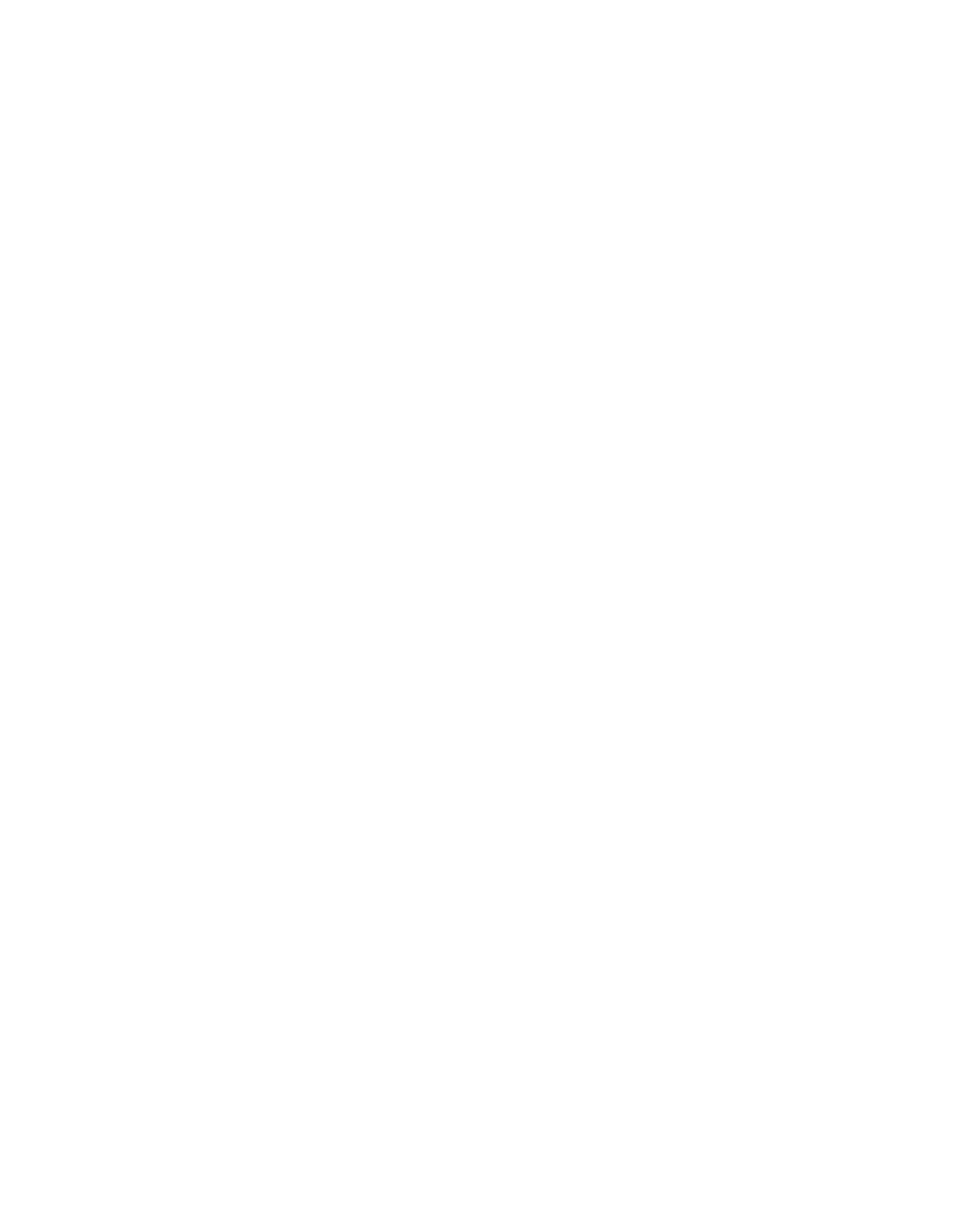## *1. THE AUTHOR*

**1**. I am a public health physician, educated at *Harvard Medical School*.

**2**. My *curriculum vitae* has been filed in the present case as Exhibit C-SE-AQLPA-0060, SE-AQLPA-4, Document 3.

It indicates the various positions I held regarding public health, my participation into various international, national, state and local Committees and the Honors, Awards, Fellowships and Grants I received, as well as over 350 major publications, books and other publications.

**3**. My current title is *Director of the Institute for Health and the Environment* at the *University at Albany* and *Professor of Environmental Health Sciences* within the *School of Public Health.* 

**4**. *Formerly*, I was the Dean of the *School of Public Health* at the *University of Albany* and the *Director of the Wadsworth Center for Laboratories and Research of the New York State Department of Health*.

**5**. I served as the Executive Secretary to the New York State *Powerlines Project* in the 1980s, a program of research that showed that children living in homes with elevated magnetic fields coming from powerlines suffered from an elevated risk of developing leukemia.

**6**. After this, I became the spokesperson on electromagnetic field (EMF) issues for New York during the time of my employment in the Department of Health.

**7**. I have published several reviews and have edited two books on the Biologic Effects of Electric and Magnetic Fields.

**8**. I am also a Co-Editor and a Contributing Author of the *BioInitiative Report: A Rationale for a Biologically-based Public Exposure Standard for Electromagnetic Fields (ELF and RF*), www.bioinitative.org .

The *BioInitiative Report* documents bioeffects, adverse health effects and public health conclusions about impacts of electromagnetic radiation (electromagnetic fields including extremely-low frequency ELF-EMF and radiofrequency /microwave or RF-EMF fields).

The public health chapter from this report was subsequently published in a peer-reviewed journal, *Reviews on Environmental Health*, and it and other chapters of the Report were published in the peer-reviewed journal, *Pathophysiology*.

*Exhibit SE-AQLPA-7 - Document 1*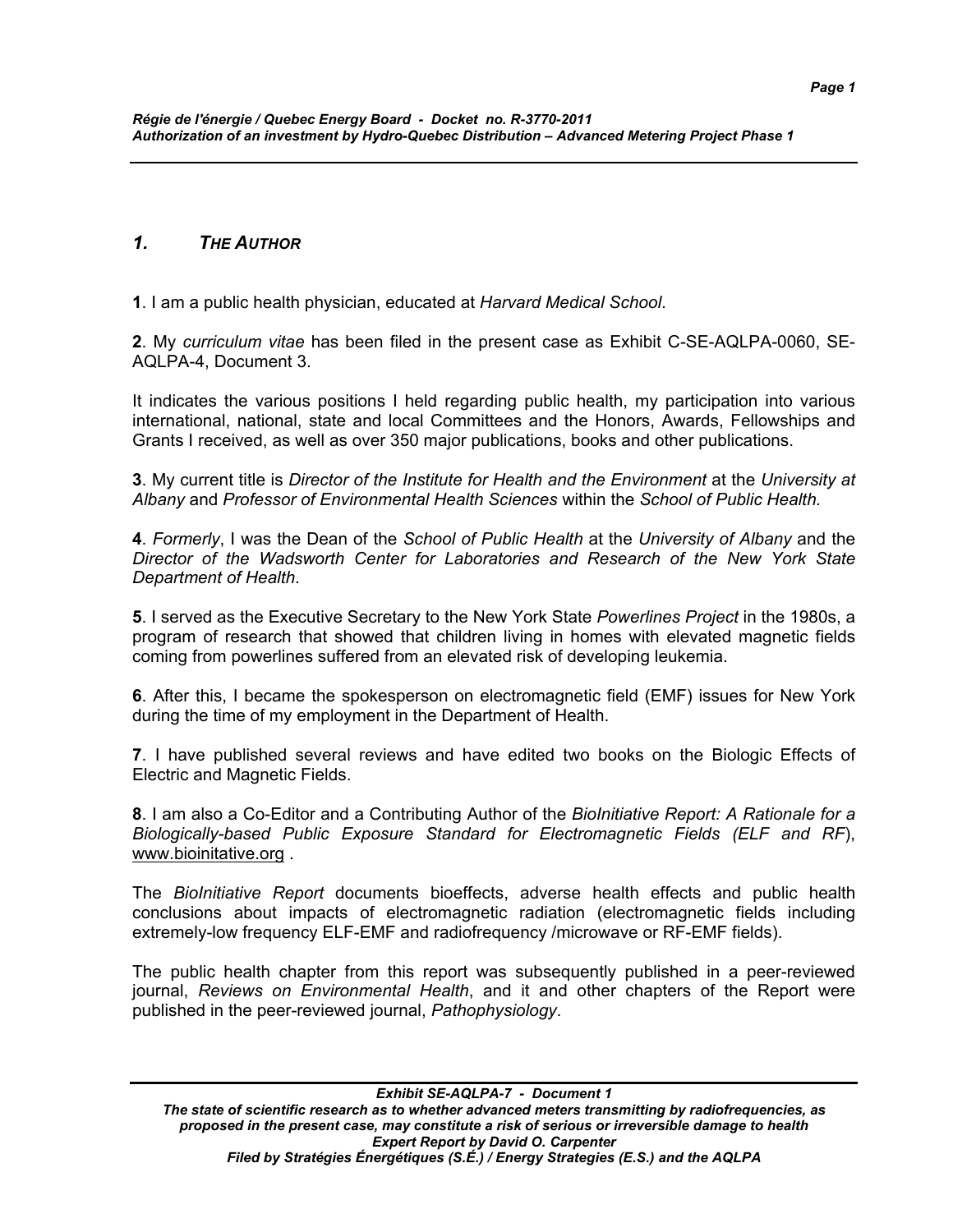**9**. In 2009, I was invited to present to the *President's Cancer Panel on the subject of powerline and radiofrequency fields and cancer*, and have also testified on this issue before the *United States House of Representatives*.

**10**. In sum, I am a public health physician, professor and former public health school Dean with expertise in electrophysiology, low-frequency electromagnetic fields bioeffects, and radiofrequency (RF) and microwave (MW) radiation bioeffects.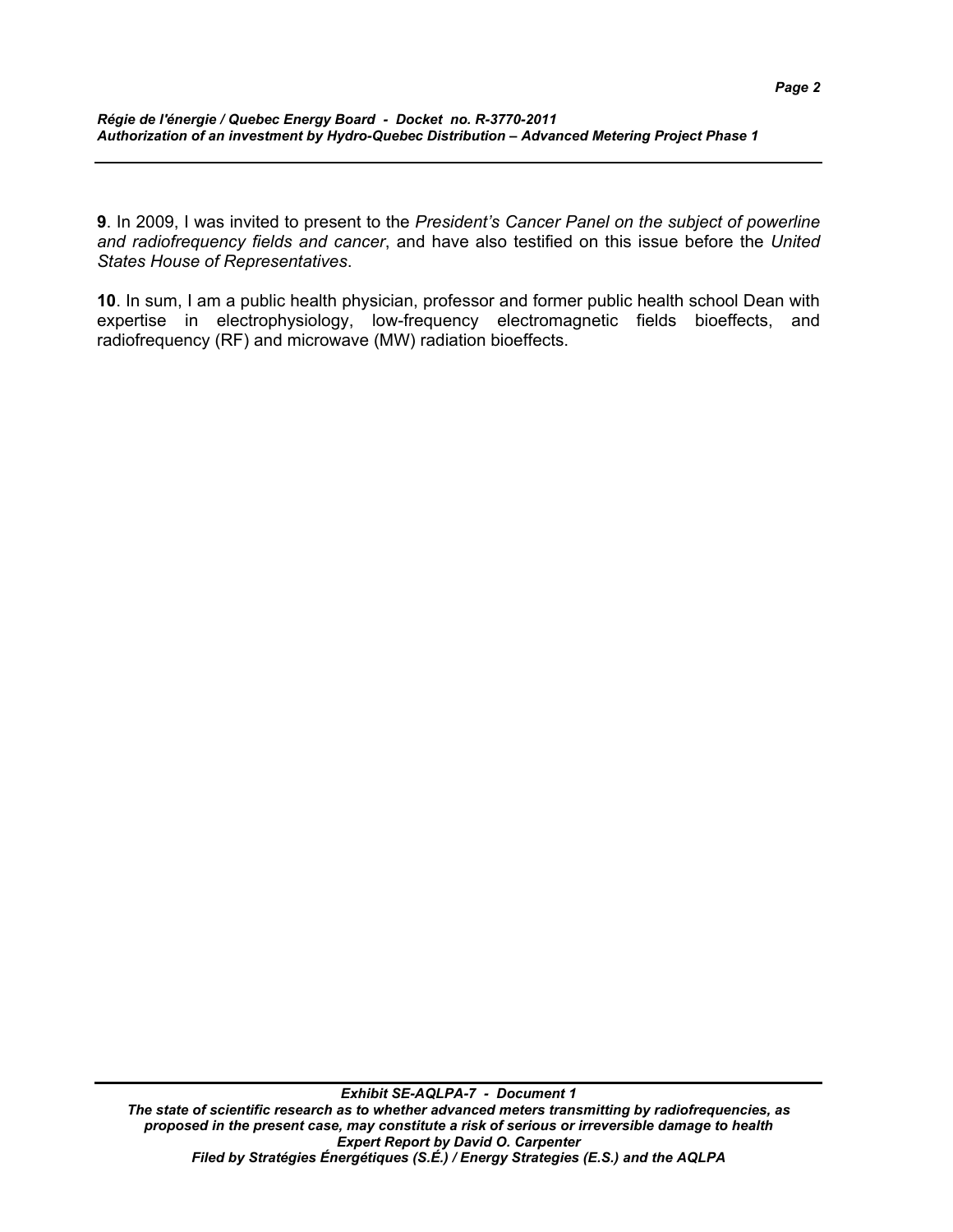## *2. THE MANDATE AND THE QUESTION SUBMITTED BY THE REGIE DE L'ENERGIE*

**11**. My services have been retained in the present file by Interveners *Strategies Energetiques (S.E.) / Energy Strategies (E.S.)* and the *Association quebecoise de lutte contre la pollution atmospherique / Quebec Association to Fight Against Air Pollution (AQLPA)* to submit an expert report regarding Hydro-Quebec's Petition for authorization of its investments for Phase 1 of its Advanced Meters Project, which constitutes present Docket no. R-3770-2011 of the Quebec Regie de l'energie (Quebec Energy Board).

**12**. The Quebec Energy Board, in its recent decision no. D-2012-046 of April 20, 2012, specifically asked that my report addresses *« the state of scientific research as to whether advanced meters transmitting by radiofrequencies as proposed by Hydro-Quebec in the present file may constitute a risk of serious or irreversible damage to health »*.

The Quebec Energy Board further indicated that the phrasing of its above question was a reference to the *Quebec Sustainable Development Act*, which defines the *Precautionary Principle* as follows :

*6 (j) "Precaution": When there are threats of serious or irreversible damage,*  lack of full scientific certainty must not be used as a reason for postponing the *adoption of effective measures to prevent environmental degradation* 

It is further recognized that the *Precautionary Principle* not only applies to Environmental degradation but also to Public Health issues, among others.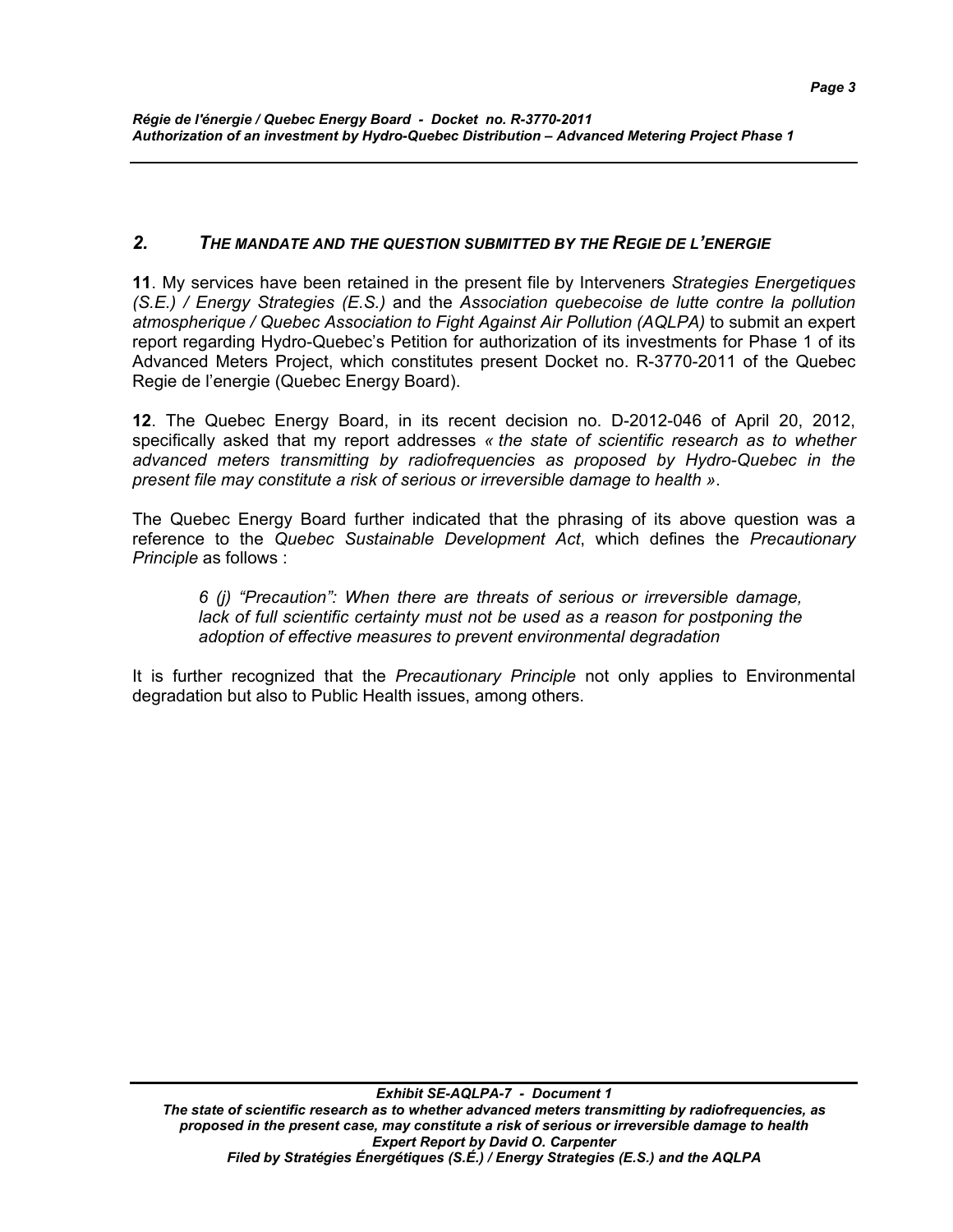### *3. THE SMART METERS PROPOSED BY HYDRO-QUEBEC*

**13**. I am informed by my clients that the smart meters proposed by Hydro-Quebec in the present file would include two antennas :

- a) a general use antenna for communication between the meter and other surrounding meters and a router using the 900-928MHz frequencies with a power emitter of 27,48 dBm.
- b) a ZigBee card with antenna for eventual communication between the meter and household appliances that would be using the 2400-2483,5 MHz frequencies with a power emitter of 21,20 dBm.

The ZigBee card with antenna would, however, remain dormant in the first years and would only eventually be activated later by Hydro-Quebec. Only the main antenna using the 902- 928 MHz frequencies would be activated during the first years. The radiofrequency emissions from that antenna are hereby described as « the Agent ».

My clients inform me that the Landis+Gyr smart meters commissioned by Hydro-Quebec are about 10 cm deep and that the main emitting antenna using the 902-928 MHz frequencies is in the front and side, at 2-3 cm from the exterior of the meter. There is no other barrier preventing a person from approaching and even touching the meter, therefore being at 2-3 cm from the emitting antenna.

**14**. I am also informed by my clients that said antenna using the 902-928 MHz frequencies would be continuously in use, transmitting approximately 1440 to 2880 pulsed emissions per day.

**15**. These smart meters would therefore constantly expose persons in the immediate vicinity of the meter.

On that matter, I wish to stress that duration may be an even more potent contributing factor to RF/MW radiation bioeffects than exposure levels. Chronic, such as all-day exposure, is more likely than short and intermittent exposure, such as cell phone use, to produce harmful health effects. Although the exposure levels may be lower, the accumulated exposure over time has the potential to be greater and to cause greater harm.

**16**. Persons stationed close to the meters, for example when the meters are located inside the kitchen or another room of a dwelling, will receive considerably higher exposure than do others. RF wave reflection on the walls, metal appliances and furniture inside a dwelling further increase RF exposure of its occupants.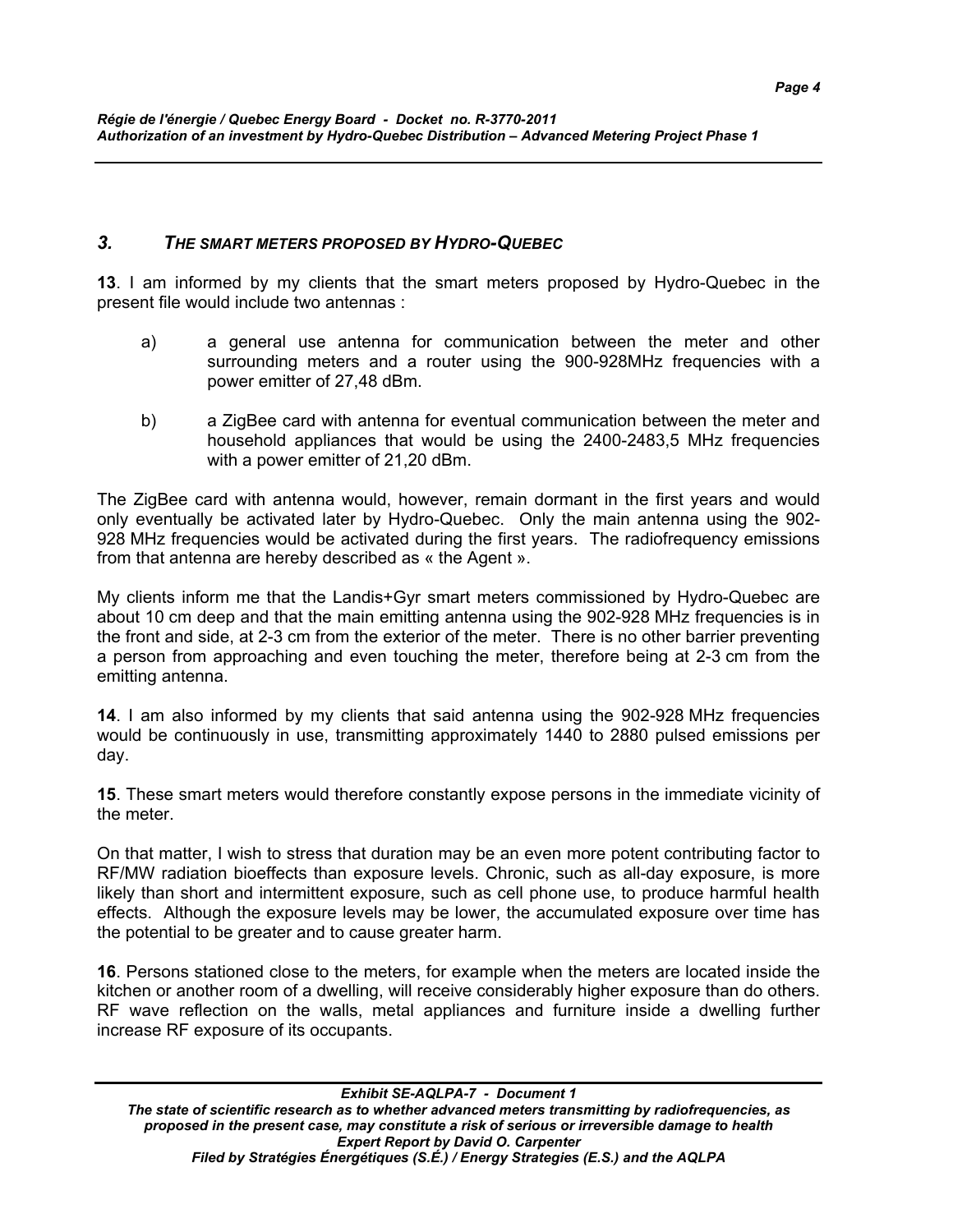**17**. I am also informed by my clients that, in most cases, exposure in front of the meters proposed by Hydro-Quebec is substantially higher than behind or on the side of the meters, due to the existence of a reflective metal plate in the back and part of the side of the meter and due to the localization of its emitting antenna.

My clients have provided me with the following table which would represent the maximal power density at 1 m of a meter at various angles on an horizontal plane viewed from above ( $0^{\circ}$  being the front of the meter and  $180^\circ$  being the back of the meter). My clients inform me this table has been translated from the one submitted on page 11 of Hydro-Quebec's report (by Mr. François Robichaud) filed as Hydro-Quebec's Exhibit B-0116, HQD-7, Document 7 (answer to commitment 35) in the present case :

| Horizontal plan (View from above)<br>0° being in front of the meter | Angle<br>(Degree) | <b>Frequency</b> | <b>Maximal power density</b><br>(at 1 m from meter) |
|---------------------------------------------------------------------|-------------------|------------------|-----------------------------------------------------|
| Meter is at center<br>Measurement device is shown at 0°             |                   |                  |                                                     |
| $180^\circ$                                                         | $0^{\circ}$       | 902,901 MHz      | (Highest) 54 680 $\mu$ W/m <sup>2</sup>             |
| 210°<br>150°                                                        | $30^{\circ}$      | 920,604 MHz      | 38 500 $\mu$ W/m <sup>2</sup>                       |
|                                                                     | 60 <sup>o</sup>   | 912,201 MHz      | 23 130 $\mu$ W/m <sup>2</sup>                       |
| 120°<br>240°                                                        | 90 $^{\circ}$     | 907,406 MHz      | 10 090 $\mu$ W/m <sup>2</sup>                       |
|                                                                     | $120^\circ$       | 913,396 MHz      | $5490 \mu W/m^2$                                    |
|                                                                     | $150^{\circ}$     | 908,296 MHz      | $3550 \mu W/m^2$                                    |
| 270°<br>$90^\circ$                                                  | 180 $^{\circ}$    | 918,498 MHz      | $2010 \mu W/m^2$                                    |
| Devant du compteur                                                  | $210^{\circ}$     | 911,257 MHz      | 4 090 $\mu$ W/m <sup>2</sup>                        |
|                                                                     | 240 $^{\circ}$    | 925,098 MHz      | $879,2 \mu W/m^2$                                   |
| 300°<br>$60^\circ$                                                  | 270 $^{\circ}$    | 926,906 MHz      | (Lowest) $518.3 \mu W/m^2$                          |
|                                                                     | 300 $^{\circ}$    | 922,095 MHz      | 9 540 $\mu$ W/m <sup>2</sup>                        |
| 330°<br>$30^{\circ}$                                                | 330 $^{\circ}$    | 910,088 MHz      | 26 800 $\mu$ W/m <sup>2</sup>                       |
|                                                                     | 360 $^{\circ}$    | 912,793 MHz      | 46 720 $\mu$ W/m <sup>2</sup>                       |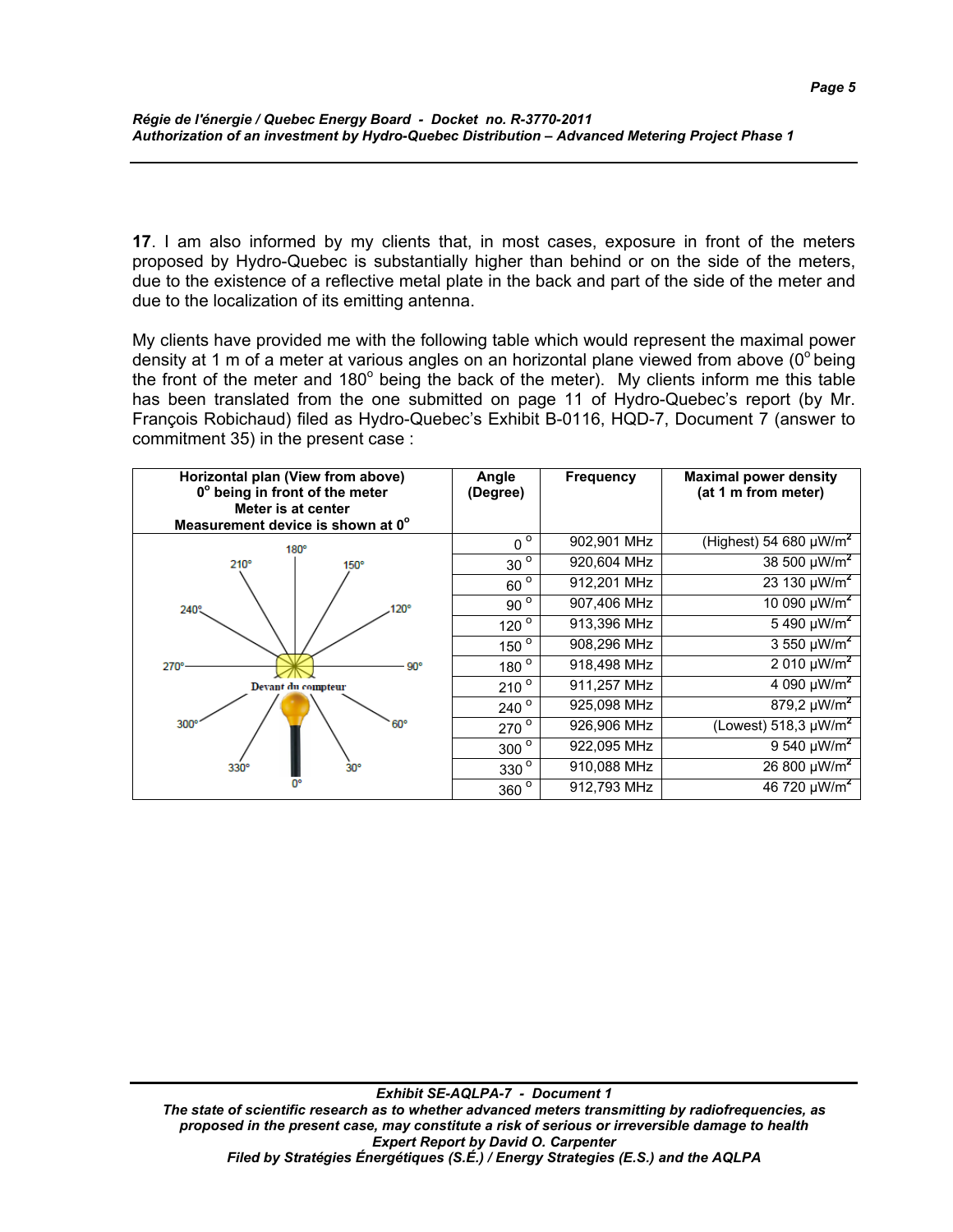My clients also inform me of the following similar table contained on page 14 of a report made by YRH (Yves R. Hamel and associates) for Hydro-Quebec and filed as the first part of Exhibit B-0113, HQD-7, Document 4 (answer to commitment 45) in the present case :

| Horizontal plan (View from above)<br>0° being in front of the meter<br>Meter is at center with electrical box behind<br>Measurement device is shown at 0° | Angle<br>(Degree) | <b>Power density</b><br>(Maximal during<br>transmission)<br>(at 1 m from meter) | <b>Power density</b><br>(Average during<br>6 minute observation)<br>(at 1 m from meter) |
|-----------------------------------------------------------------------------------------------------------------------------------------------------------|-------------------|---------------------------------------------------------------------------------|-----------------------------------------------------------------------------------------|
|                                                                                                                                                           | $0^{\circ}$       | (Highest) 55 370 $\mu$ W/m <sup>2</sup>                                         | (Highest) 63,870 $\mu$ W/m <sup>2</sup>                                                 |
| 180°<br>210°<br>$150^\circ$<br><b>Boitier</b>                                                                                                             | $30^{\circ}$      | 38 800 $\mu$ W/m <sup>2</sup>                                                   | $46,850 \mu W/m^2$                                                                      |
| électrique                                                                                                                                                | $60^{\circ}$      | 20 440 $\mu$ W/m <sup>2</sup>                                                   | $28,920 \mu W/m^2$                                                                      |
| 240°<br>120°                                                                                                                                              | 90 $^{\circ}$     | $5658 \mu W/m^2$                                                                | 7,074 $\mu$ W/m <sup>2</sup>                                                            |
| 270°<br>$90^\circ$                                                                                                                                        | 120 $^{\circ}$    | 1 366 $\mu$ W/m <sup>2</sup>                                                    | 1,706 $\mu$ W/m <sup>2</sup>                                                            |
|                                                                                                                                                           | $150^{\circ}$     | 1 633 $\mu$ W/m <sup>2</sup>                                                    | $1,541 \mu W/m^2$                                                                       |
| $300^\circ$<br>$.60^\circ$                                                                                                                                | 180 <sup>o</sup>  | $3802 \mu W/m^2$                                                                | 5,107 $\mu$ W/m <sup>2</sup>                                                            |
| Avant du                                                                                                                                                  | $210^{\circ}$     | 2 493 $\mu$ W/m <sup>2</sup>                                                    | $2,864 \mu W/m^2$                                                                       |
| compteur<br>$330^{\circ}$<br>$30^\circ$                                                                                                                   | 240 $^{\circ}$    | (Lowest) 947 $\mu$ W/m <sup>2</sup>                                             | (Lowest) $0,980 \mu W/m^2$                                                              |
|                                                                                                                                                           | 270 <sup>°</sup>  | 1 478 $\mu$ W/m <sup>2</sup>                                                    | $2,017 \mu W/m^2$                                                                       |
|                                                                                                                                                           | 300 $^{\circ}$    | 13 040 $\mu$ W/m <sup>2</sup>                                                   | 17,630 $\mu$ W/m <sup>2</sup>                                                           |
|                                                                                                                                                           | 330 <sup>o</sup>  | $42330 \mu W/m^2$                                                               | $57,550 \mu W/m^2$                                                                      |

**18**. I am also informed by my clients that their witness, Mr. Stephane Belainsky, had made the following observations in his amended report filed as Exhibit SE-AQLPA-0029, SE-AQLPA-2, Document 2 :

- The exterior meters (6 subjects measured, being visits nos. 2, 3, 4, 5, 6 and 7) had a power density averaging in time **42,2 ȝW/m<sup>2</sup>** (taken at 1 m in front of the meter), with peaks averaging **6695 ȝW/m<sup>2</sup>** . These averages do not include an unexplained atypical measurement of one meter (visit no. 1) which had a power density averaging in time 2400  $\mu$ W/m<sup>2</sup>, with a peak of 49800  $\mu$ W/m<sup>2</sup>; a re-measurement of that same meter at a later date (visit no. 1A) however showed a closer to normal power density averaging in time 88  $\mu$ W/m<sup>2</sup>, with a peak of 8484  $\mu$ W/m<sup>2</sup>.
- The interior meters facing occupants (two subjects measured, being visits nos. 8 and 10) had a power density averaging in time had a power density averaging in time **136 µW/m<sup>2</sup>** (taken at 1 m in front of the meter), with peaks averaging **19 142 ȝW/m<sup>2</sup>** .
- An additional measurement (visit no. 9) in a childrenis playroom, **at 3 m behind** a group of 53 meters (located in an adjacent meter room) showed a power density averaging in time **66 ȝW/m<sup>2</sup>** , with a peak of **3198 ȝW/m<sup>2</sup>** .

*Exhibit SE-AQLPA-7 - Document 1* 

*The state of scientific research as to whether advanced meters transmitting by radiofrequencies, as proposed in the present case, may constitute a risk of serious or irreversible damage to health Expert Report by David O. Carpenter Filed by Stratégies Énergétiques (S.É.) / Energy Strategies (E.S.) and the AQLPA*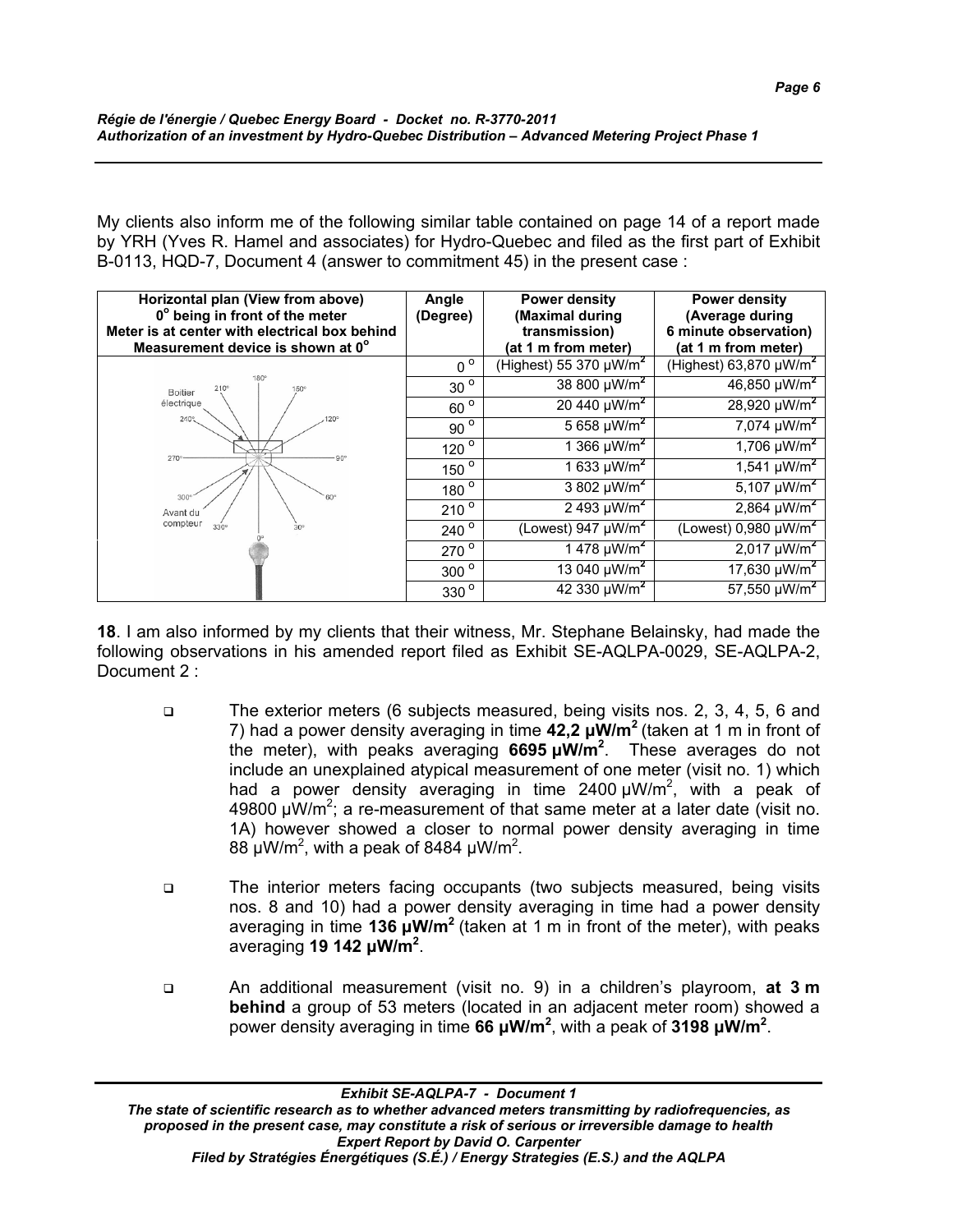I am also informed by my clients that on page 28 of Hydro-Quebec's report (by Mr. François Robichaud) filed as Hydro-Quebec's Exhibit B-0116, HQD-7, Document 7 (answer to commitment 35), measurements taken at 1 m from a residential meter average a power density of **48,64 ȝW/m<sup>2</sup>** , and between **30,76 ȝW/m<sup>2</sup> and 32,96 ȝW/m<sup>2</sup>** in the case of commercialinstitutional-industrial (CII) meters. These measurements are in the same range as those provided above in Mr. Belainsky's report.

My clients inform me that, on page 20 of Hydro-Quebec's report (by Mr. Francois Robichaud) filed as Hydro-Quebec's Exhibit B-0116, HQD-7, Document 7 (answer to commitment 35), measurements taken inside meter rooms show power densities (which I presume are taken at 1 m) averaging 577,83  $\mu$ W/m<sup>2</sup>, 995,33  $\mu$ W/m<sup>2</sup>, 1053,6  $\mu$ W/m<sup>2</sup> and 1794,0  $\mu$ W/m<sup>2</sup>. I am informed by my clients that that same report shows on pages 24-27 that, at various locations one meter away outside these rooms, average power densities were measured at 154,40  $\mu$ W/m<sup>2</sup>, 62,35  $\mu$ W/m<sup>2</sup>, 9,95  $\mu$ W/m<sup>2</sup>, 13,69  $\mu$ W/m<sup>2</sup>, 20,59  $\mu$ W/m<sup>2</sup>, 11,28  $\mu$ W/m<sup>2</sup>, 26,15  $\mu$ W/m<sup>2</sup>; the construction materials forming these rooms and their configuration vary and may explain these variations in power densities measured.

- **19**. These results therefore show that :
	- Average power densities measured at 1 m from exterior meters do not exceed the exterior-threshold of 1 000  $\mu$ W/m<sup>2</sup> recommended in the *BioInitiative Report*, which is later described in the present report (save for one atypically high result on one meter which later was re-measured and gave a result below the threshold). We do not have any measurements however at a lesser distance from the meter and are informed that a person may approach and even touch the meter, thus could be located as close at 2- 3 cm from the meter.
	- Inside meter rooms, average power densities far exceed the interior-threshold of 100 µW/m<sup>2</sup> recommended in the *BioInitiative Report* later described in the present report ; it is however expected that these rooms will not normally be accessed by the public. In one case, the average power density at one meter way from such room is shown to exceed the interior-threshold of 100  $\mu$ W/m<sup>2</sup> but, in the other cases measured, is inferior to that interior-threshold.
	- More problematic, however, are meters situated inside occupied rooms and facing its occupants (meters in a kitchen, etc.), where measurements show the average power density exceeds the interior-threshold of 100  $\mu$ W/m<sup>2</sup> at 1 m from the meter. We must also keep in mind that we do not have any results at a lesser distance.

*The state of scientific research as to whether advanced meters transmitting by radiofrequencies, as proposed in the present case, may constitute a risk of serious or irreversible damage to health Expert Report by David O. Carpenter Filed by Stratégies Énergétiques (S.É.) / Energy Strategies (E.S.) and the AQLPA*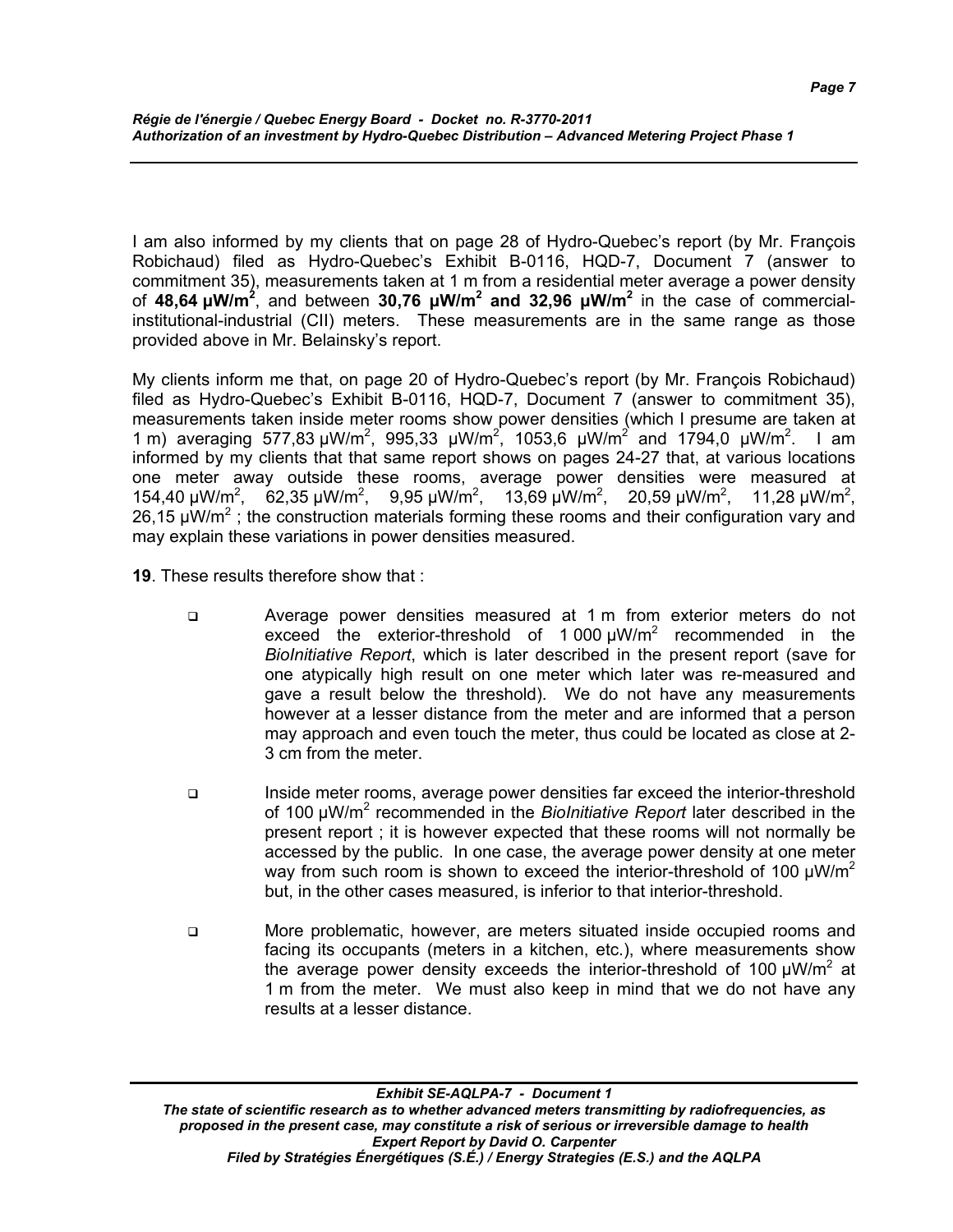All the above results are less than the recommended threshold of 6 000 000  $\mu$ W/m<sup>2</sup> of both FCC and Health Canada. These measurements were however all taken at 1 m or more from the antenna; we do not have any measurements at a lesser distance.

It is to be noted that, at very close distance (inside the interior field from the antenna), extrapolation is not easily feasible from measurements taken at further distance. A real measurement is preferable.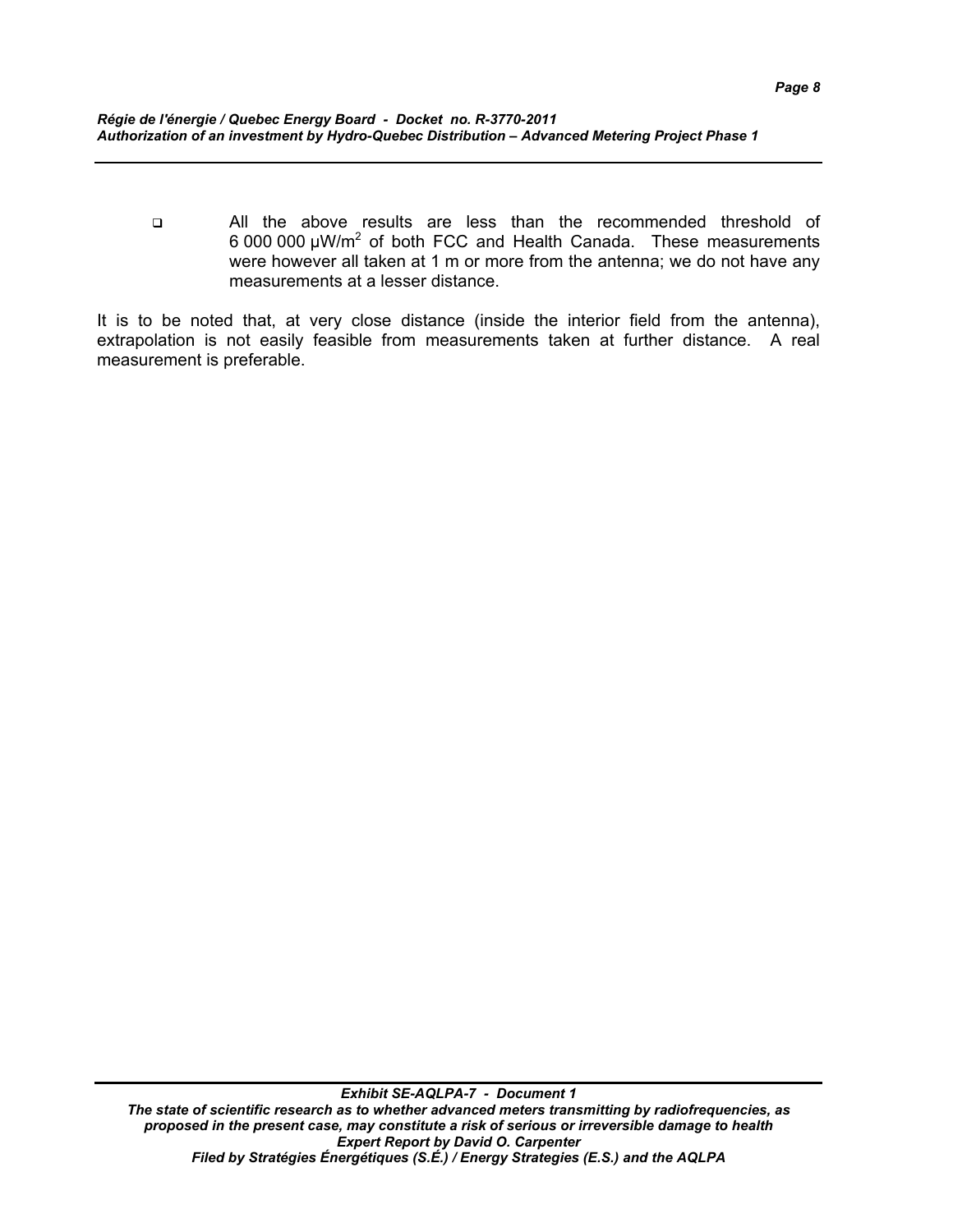### *4. STRUCTURE OF THE ANSWER TO THE QUESTION SUBMITTED BY THE REGIE DE L'ENERGIE*

**20**. As indicated above, the Quebec Energy Board has asked me to report on *« the state of scientific research as to whether advanced meters transmitting by radiofrequencies as proposed by Hydro-Quebec in the present file may constitute a risk of serious or irreversible damage to health »*.

**21**. The answer to this question depends on the level of power density to which the subjects are exposed (itself being dependent on the distance between the source of emission and the subject and the interior or exterior location) and the duration of exposure, and may also vary with other characteristics of the exposure as well as the characteristics of the subjects (adults vs. children, etc.) as indicated in sections 5 and 6 of the present report. The specific characteristics of the advanced meters proposed by Hydro-Quebec in the present file, as communicated to me, were indicated in section 3 of the present report and are further commented in section 7.

Most importantly, the answer to this question depends on whether or not it is recognized that there are sufficient scientific indications of the possibility that radiofrequencies (RF) electromagnetic fields exposure may cause biological and health effects other than those resulting from heat. The scientific community is divided on this issue.

**22**. In section 5 of the present Report, we enumerate a number of epidemiological and laboratory research linking RF electromagnetic fields exposure with various non-thermal biological effects and their conclusions as well as several meta-analysis of the scientific literature on the subject.

**23**. In section 6 of the present Report, we elaborate on the lack of unanimity of the scientific community on these non-thermal biological effects and on the emerging notion that Precautionary or Prudent Measures might be appropriate as a means of managing that scientific lack of unanimity, without modifying the existing standards at the moment.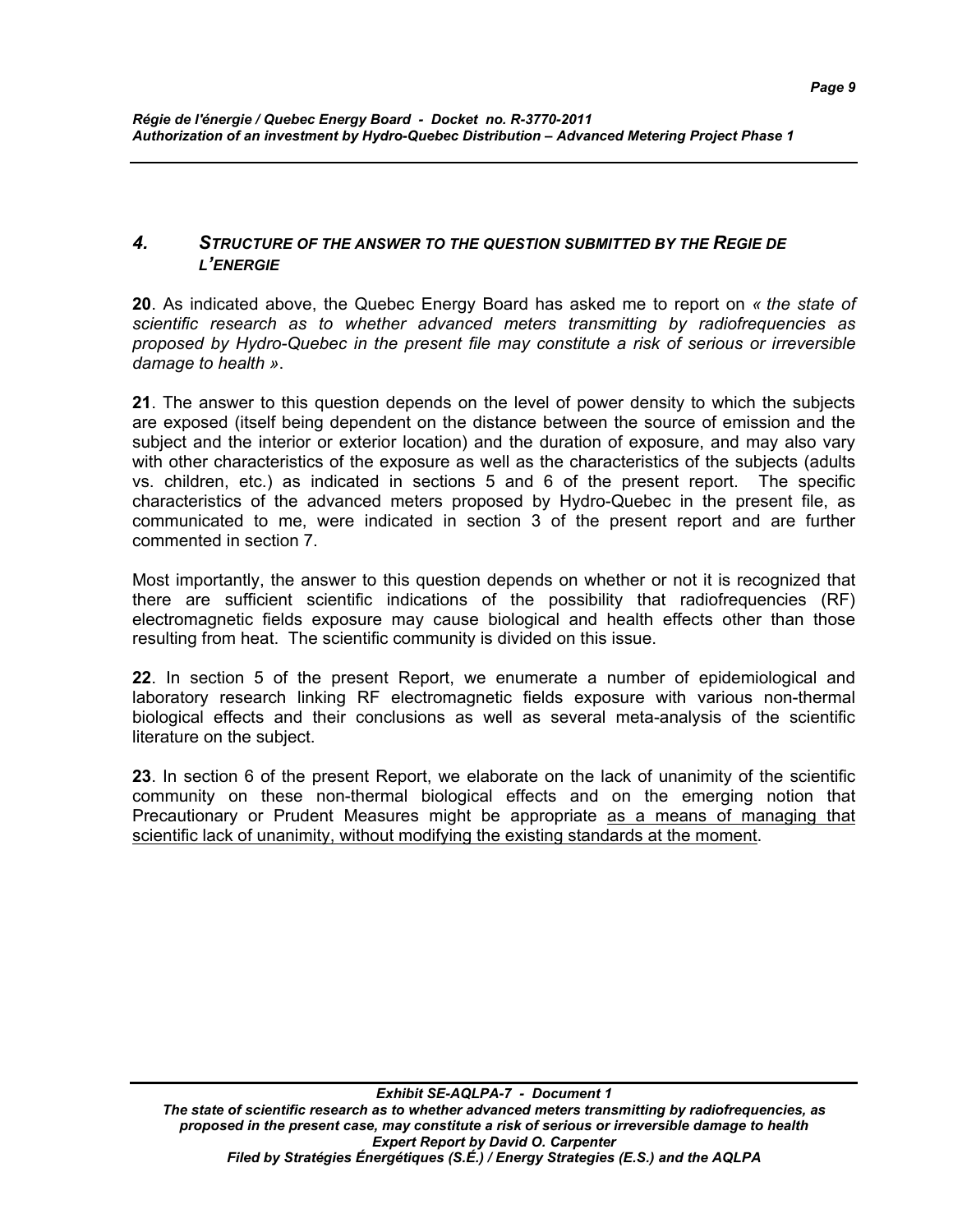#### *5. EPIDEMIOLOGICAL AND LABORATORY RESEARCH LINKING RF ELECTROMAGNETIC FIELDS EXPOSURE WITH VARIOUS NON-THERMAL BIOLOGICAL EFFECTS*

**24**. It is generally accepted within the relevant scientific community and has been established beyond any reasonable doubt that adverse human health effects occur at far lower levels of RF/MW radiation exposure than those that cause measureable heating, particularly where the wavelength approaches body-part size and thus maximizes absorption, where the wavelength has resonance with the water molecule, where there is a more complex, modulated wave, where there is chronic exposure duration, and where exposed persons lack the capacity voluntarily to remove themselves from the radiation sources. It must, however, be acknowledged that biological effects do not necessarily constitute human health hazards.

**25**. Some effects are known to occur at several hundred thousand times below the FCC public exposure guidelines and the similar guidelines of Health Canada's Safety Code no. 6 (of 6 000 000  $\mu$ W/m<sup>2</sup> for the 902-928 MHz bandwidth) which are set based on the assumption, which we believe is incorrect, that there are no adverse health effects at exposures that do not cause easily measureable heating.

It is further to be noted that FCC guidelines also only apply to 30-minute public exposures and Health Canada's Safety Code no. 6 only applies to 6-minute public exposures; they are however being used to infer safety at durations >30 minutes (FCC) and durations >6 minutes (Health Canada's Safety Code no. 6).

**26**. Exposure to high-frequency RF and MW radiation have been linked to a variety of adverse health outcomes. Some of the many adverse effects reported to be associated with and/or caused by RF/MW radiation include cancer, neurologic, endocrine, immune, cardiac, reproductive and other effects.

**27**. Studies of isolated cells have shown that RF/MW exposures may cause changes in cell membrane function, cell communication, metabolism, activation of proto-oncogenes, and can trigger the production of stress proteins at exposure levels below the above FCC and Health Canada guidelines. Resulting effects in cellular studies include DNA breaks and chromosome aberrations, cell death including death of brain neurons, increased free radical production, activation of the endogenous opioid system, cell stress and premature aging.

**28**. Human studies of comparable RF/MW radiation parameters show changes in brain function including memory loss, retarded learning, performance impairment in children, headaches and neurodegenerative conditions, melatonin suppression and sleep disorders, fatigue, hormonal imbalances, immune dysregulation such as allergic and inflammatory responses, cardiac and blood pressure problems, genotoxic effects like miscarriage, cancers such as childhood and adult leukemia, childhood and adult brain tumors, and more.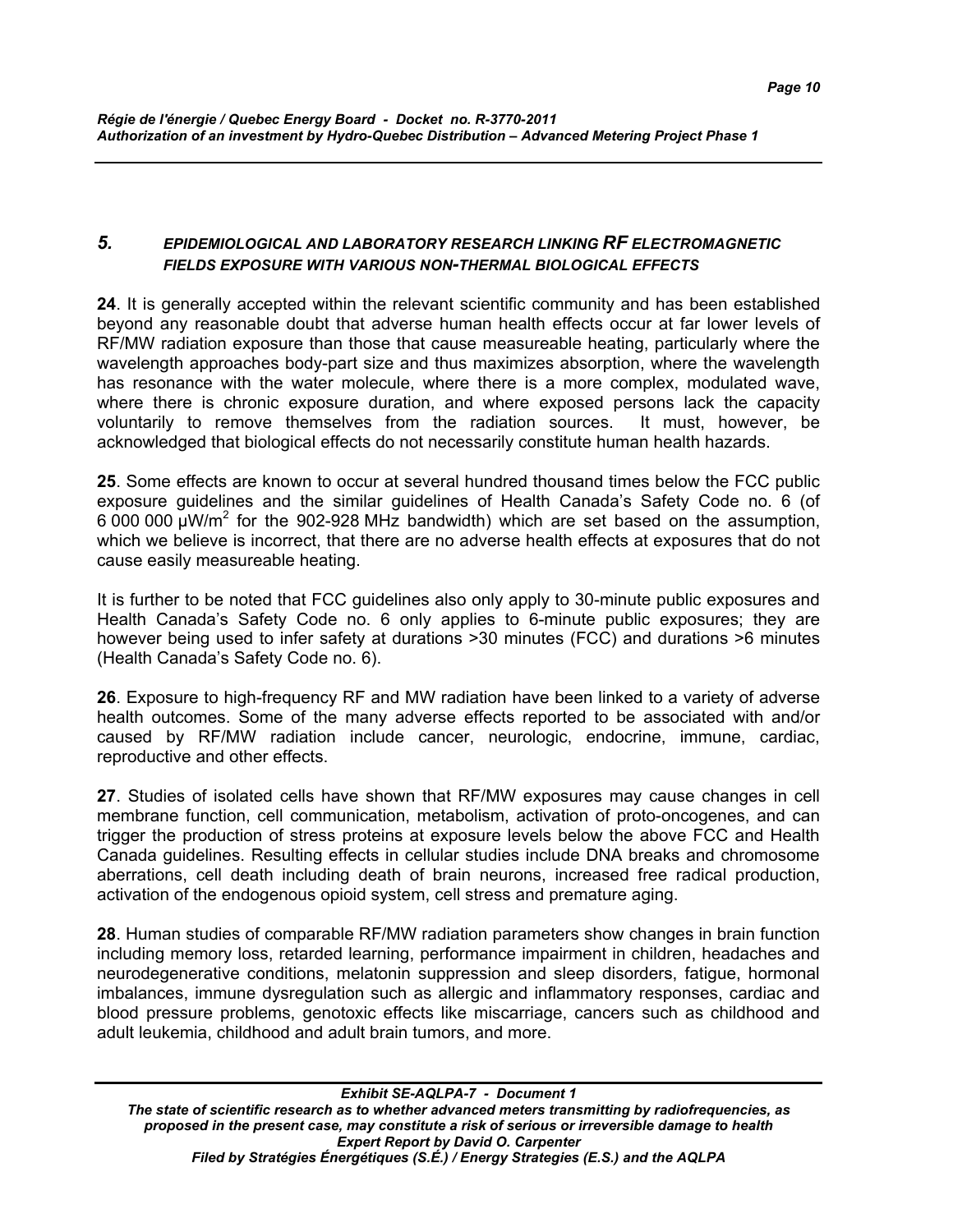**29**. There is consistent evidence for increased incidence of cancer and other adverse effects in individuals who live near to high-power short-wave, AM, FM and TV transmission towers. This is particularly relevant because, like WI-FI and smart meters, radio and TV transmission towers give continuous, whole-body radiation, not just radiation to the head.

**30**. In addition, it is to be noted that, should the 2,4 GHz ZigBee antennas of the proposed Hydro-Quebec Landis+Gyr meters be activated in the future, their wavelength, at  $\sim$  12.2 cm or  $\sim$  4.8 inches, would be more absorbable by children's and adults' bodies and brains than radio or TV wavelengths. The harmfulness of such radiation therefore likely exceeds that of radio or TV towers. The 2.4 GHz frequency is similar to that used by a microwave oven. Such frequency was chosen for the oven because of its wavelength and harmonic resonance with the water molecule, to ensure the most efficient absorption by living tissues and effective heating by way of the agitation of water at the molecular level.

**31**. Like second-hand smoke, EMF and RF/MW radiation involve complex mixtures, where different frequencies, intensities, durations of exposure(s), modulation, waveforms and other factors are known to produce variable effects, often more harmful with greater complexity. Decades of scientific study have produced substantial evidence that EMF and RF/MW radiation may be considered neurotoxic, carcinogenic and genotoxic. Sources of fields and radiation include but are not limited to: power lines, navigational radar, cell phones, cordless phones [or Digitally Encoded Cordless Transmission Devices (D.E.C.T.) phones], cell towers, smart meters and their grids or infrastructure, "smart" boards, meters and grids, WiMax and wireless internet (WI-FI).

**32**. The RF/MW radiation and low-frequency EMF science that currently exists includes hundreds of studies dating back to the 1920s. On the basis of this vast body of literature, many public health experts, myself included, believe that it is likely society will face markedly increased incidence of neurotoxic effects, neurodegenerative diseases, cancers and genotoxicity in the future, resulting from the extreme and mostly involuntary exposure to RF/MW radiation and EMFs.

**33**. In public health science, it is generally accepted that vulnerable subgroups exist within any human population. This is also recognized specifically for RF/MW radiation and fields. These groups include children, pregnant women, the elderly, those with preexisting illnesses and/or impairments and some individuals who show electrical hypersensitivity. Children are more vulnerable to RF/MW radiation because of the susceptibility of their developing nervous systems. RF/MW radiation penetrates children's brains more than adult's because children's skulls are thinner, their brains smaller, and their brain tissue is more conductive than those of adults, and since it has a higher water content and ion concentrations. The Presidential Cancer Panel found that children 'are at special risk due to their smaller body mass and rapid physical development, both of which magnify their vulnerability to known carcinogens, including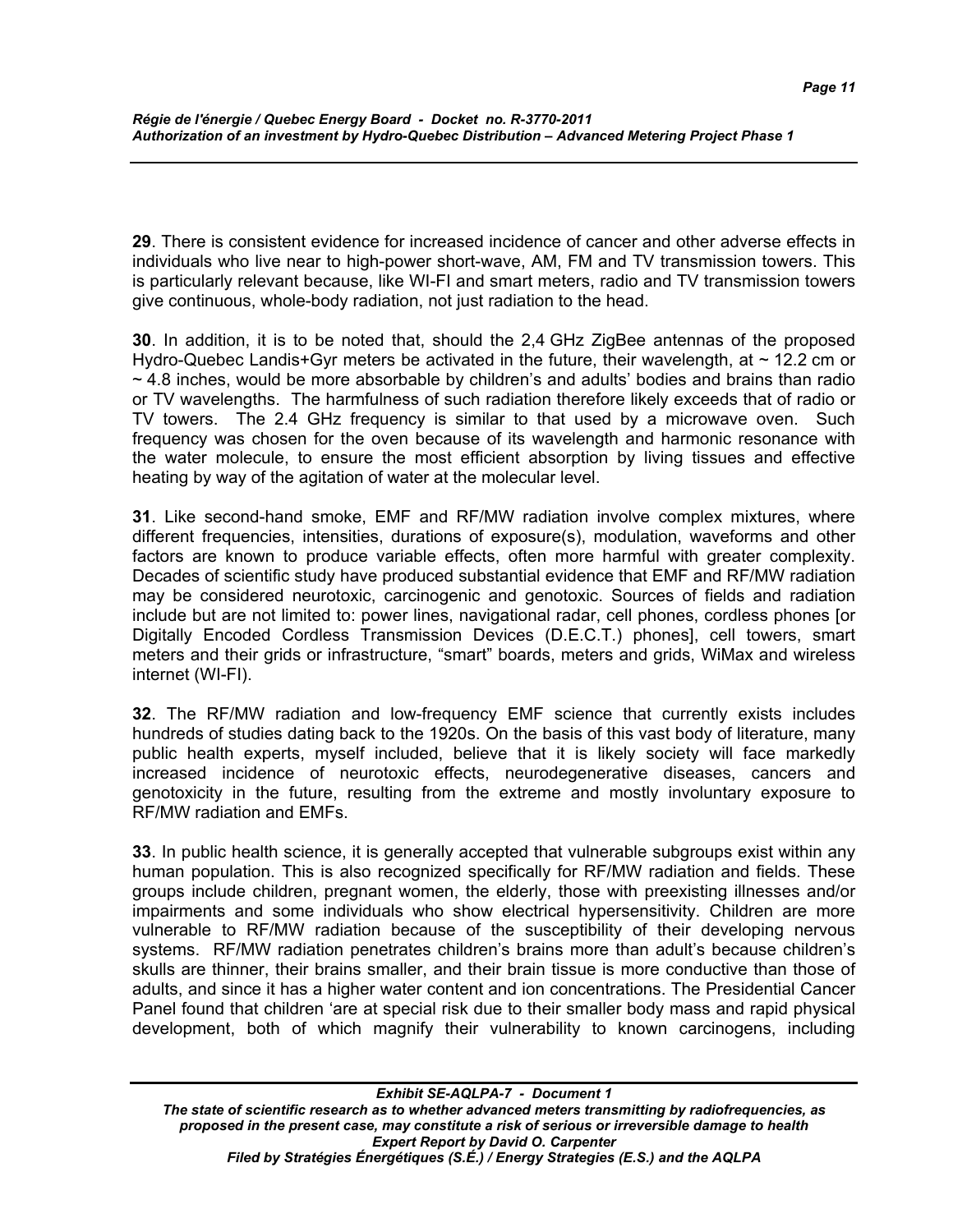radiation. http://deainfo.nci.nih.gov/advisory/pcp/annualReports/pcp08-09rpt/PCP\_Report\_08- 09 508.pdf. Furthermore, should the ZigBee antenna of the proposed Hydro-Quebec Landis+Gyr meters be activated, absorption of RF/MW energy in tissues of the head of children would even be greater due to the similarity between the wavelength at 2.4 GHz size and the children's head.

**34**. There is also abundant literature showing that some individuals, described as electrosensitive, may encounter symptoms more intense than other individuals.

**35**. FCC public RF/MW radiation exposure guidelines (and the similar Health Canada Safety Code no. 6 guidelines) are based on the height, weight and stature of a 6-foot tall man, not children or adults of smaller stature. The guidelines do not take into account the unique susceptibility of growing children to RF/MW radiation exposures. Since children are growing, their rate of cellular activity and division is more rapid, and they are at more risk for DNA damage and subsequent cancers. Growth and development of the central nervous system is still occurring well into the teenage years, such that the neurological impairments predictable by the extant science may have great impact upon development, cognition, learning, and behavior.

**36**. Prenatal EMF exposure has been identified as a risk factor for childhood leukemia, and is associated with miscarriage. Children are largely unable to remove themselves from exposures to harmful substances in their environments. Their exposure is involuntary.

**37**. When a smart meter is in operation inside a dwelling, persons in the immediate vicinity have no choice but to allow the meter to expose them to microwave radiation that is much higher than exists naturally on Earth.

**38**. The evidence for harm from RF radiation as a cause of cancer and other diseases continues to grow. And when we focus on MW radiation, particularly pulse-modulated radiation, on long, non-intermittent duration and on more vulnerable subgroups such as children, we see that the cancer outcome is being firmly established.

Amongst the epidemiologic studies showing cancer outcomes, the following are particularly strong.

This first list is of studies where the whole body is exposed to RF radiation.

a. Dode AC, Leao M, Tejo FdeAF, Gomes ACR, Dode DC, Dode MC, Moreira CW, Condessa VA, Albinatti C and Calaffa WT. Mortality by neoplasia and cellular telephone base stations in the Belo Horizonte municipality, Minas Gerais State, Brazil. Sci Total Environ 409: 3649-3665:2011. This study shows higher rates of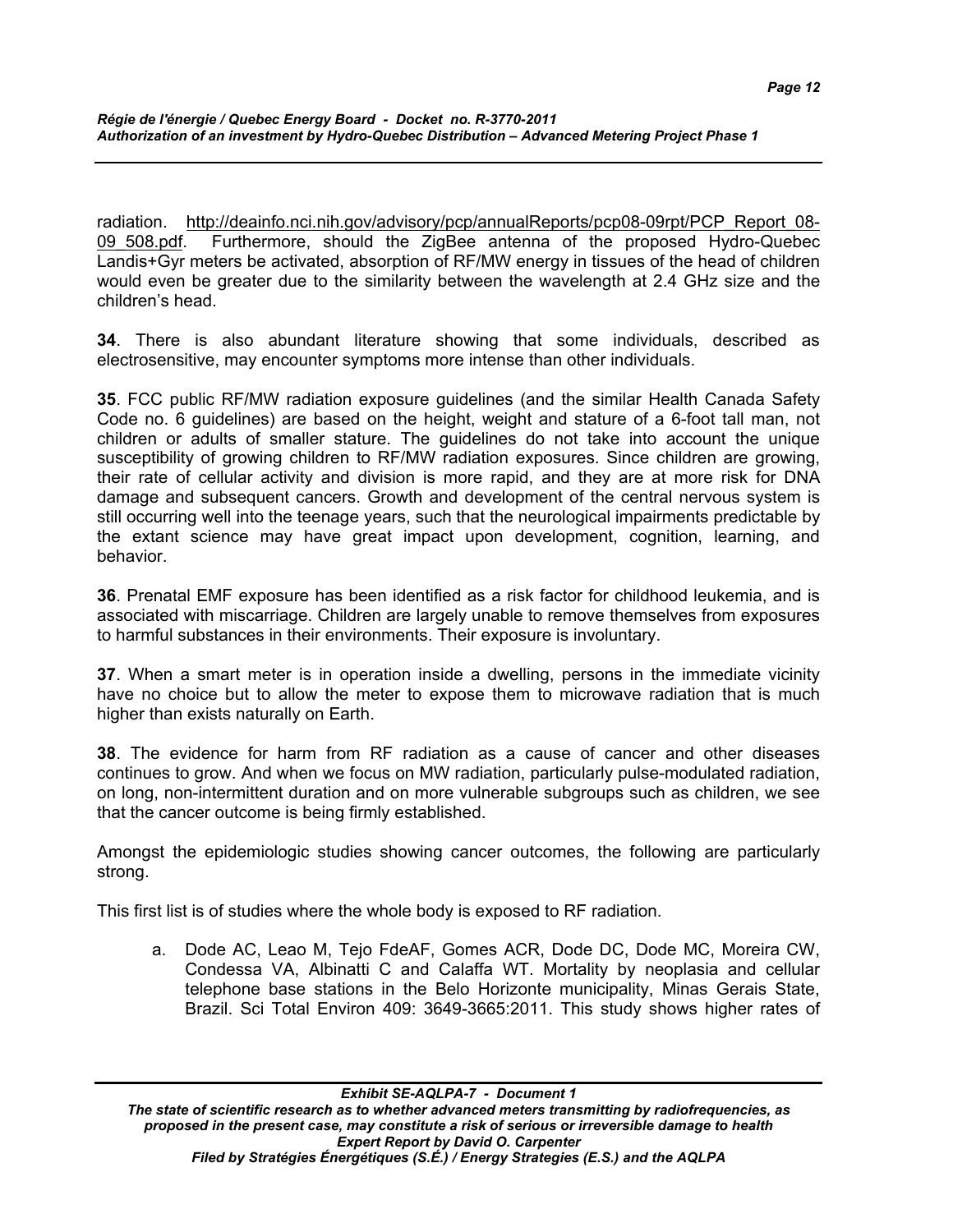cancer in people living close to cell phone towers than for people living further away.

- b. Oberfeld G. Environmental Epidemiology Study of Cancer Incidence in the Municipalities of Hausmannstatten & Vasoldsberg (Austria), 2008. This government-commissioned study found significantly increased cancer risk relative to a lower-exposure reference category, 23x higher for breast cancer and 121x higher for brain tumors, with strong exposure-effect relations.
- c. Michelozzi P, Capon A, Kirchmayer U, Forastiere F, Biggeri A, Barca A and Perucci CA. Adult and childhood leukemia near a high-power radiostation in Rome, Italy. Am J Epidemiol. 155: 1098-1103: 2002. The authors show that there is a significant elevation of childhood leukemia among residents living near to Vatican Radio, and that the risk declines with distance away from the transmitter.
- d. Ha M, Im H, Lee M, Kim HJ, Kim BC, Gimm YM and Pack JK. Radiofrequency radiation exposure from AM radio transmitters and childhood leukemia and brain cancer. Am J Epidemiol 166: 270-279: 2007. Leukemia and brain cancer in children in Korea were investigated in relation to residence within 2 km of AM radio transmitters. There was a significant elevation in rates of leukemia but not of brain cancer.
- e. Park SK, Ha M, Im HJ. Ecological study on residences in the vicinity of AM radio broadcasting towers and cancer death: preliminary observations in Korea. Int Arch Occup Environ Health. 2004 Aug:77(6):387-94. This study found higher mortality areas for all cancers and leukemia in some age groups in the area near the AM towers.
- f. Dolk H, Shaddick G, Walls P, Grundy C, Thakrar B, Kleinschmidt I, Elliot P. Cancer Incidence near radio and television transmitters in Great Britain. I - Sutton-Colfield transmitter, and II. Al high-power transmitters. Am J Epidemiol 1997; 145(1):1-9 and 10-17. In the first study, there was a statistically significant increase in cancer; in the second, a small but significant increase in adult leukemia.
- g. Hocking B, Gordon IR, Grain HL, Harfield GE. Cancer incidence and mortality and proximity to TV towers. Medical J of Australia. 165:601-605. At extremely low exposure levels, there was an association between increased childhood leukemia incidence and mortality and proximity to TV towers.
- h. Grayson JK. Radiation exposure, socioeconomic status, and brain tumor risk in the US Air Force: A nested case-control study. Am J Epidemiol 1996; 143:480-6. This

*Exhibit SE-AQLPA-7 - Document 1*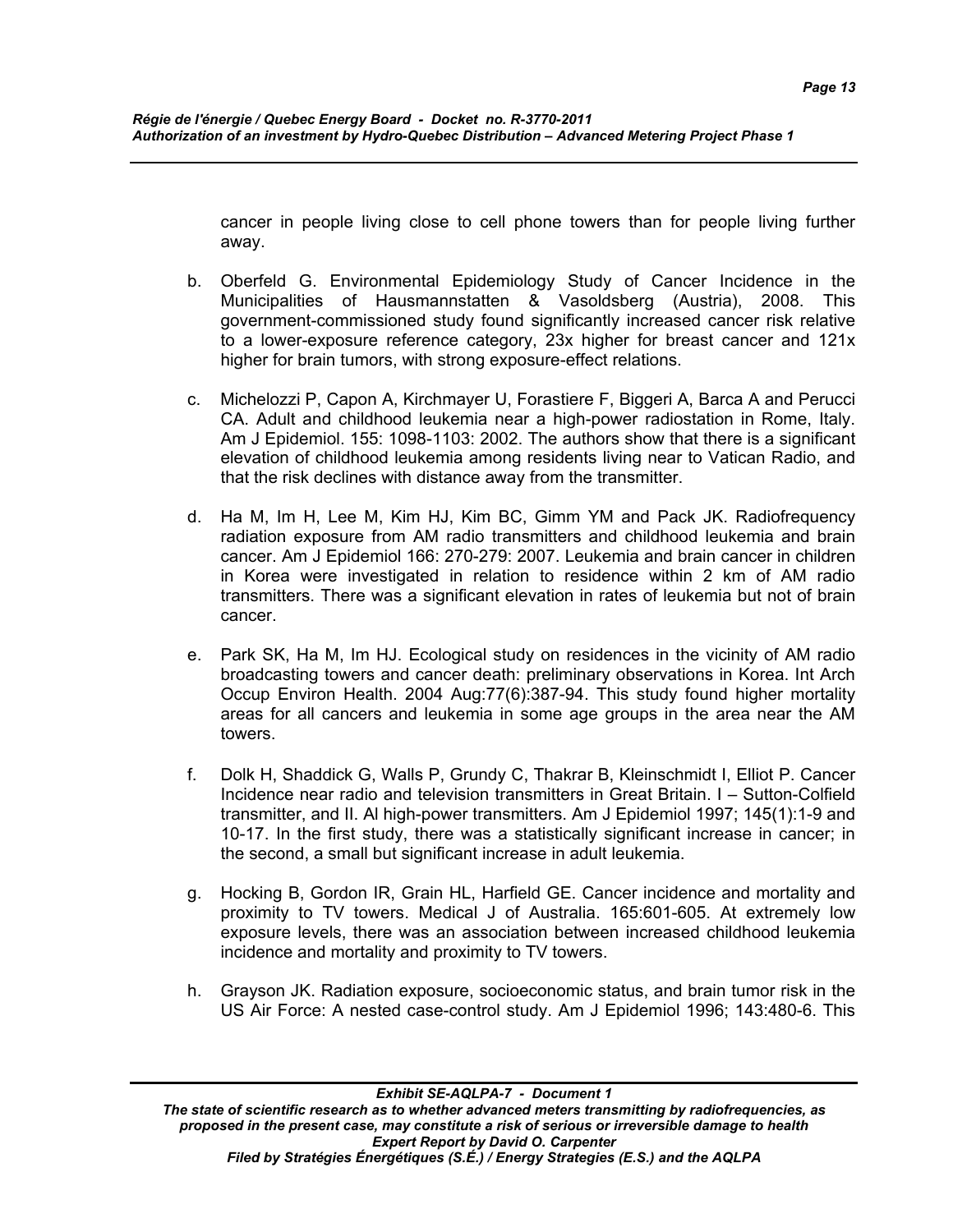study found an association between exposure to ELF and RF/MW radiation and brain tumors.

- i. Szmigielski S. Cancer morbidity in subjects occupationally exposed to high frequency (radiofrequency and microwave) electromagnetic radiation. Sci Total Environ 1996;180:9-17. This study showed huge increases in leukemia and Non-Hodgkin's lymphomas.
- j. Eger H, Hsagen KU, Lucas B, Vogel P and Voit H. The influence of being physically near to a cell phone transmission mast on the incidence of cancer. Umwelt-Medizin-Gesellschaft 17, 4; 1-7 : 2004. Over the period 1994-2004 individuals living within 400 meters of a cell phone tower had three times rates of cancer compared to those living further away.

**39**. The strongest evidence for harm from RF radiation comes from studies of individuals using cell phone for prolonged periods of time, which gives a localized exposure to the ipsilateral brain, auditory nerve and parotid gland in the cheek.

- a. Hardell L, Carlberg M, Soderqvist F and Mild KH. Meta-analysis of long-term mobile phone use and the association with brain tumours. Internat J Oncology 12 : 1097-1103. In ten studies of glioma, cell phone use for more than ten year gave an OR of 1.2 (95%CI=0.8-1.9). For ipsilateral cell phone use for more than 10 year the OR = 2.0 (1.2-3.4). There was also a significant relation for acoustic neuroma and ipsilateral cell phone use for ten years or more, but no relation for meningioma.
- b. Levis AG, Minicuci N, Ricci P, Gennaro V and Gabisa S. Mobile phones and head tumours. The discrepancies in cause-effect relationships in the epidemiological studies  $-$  how do they arise? Environ Health 2011, 10,59. When studies that were blinded, free from errors and bias were considered cell phone use for more than ten years resulted in a near doubling in ipsilateral glioma and acoustic neurona.
- c. Myung SK, Ju W, McDonnell DD, Lee YJ, Ksazinet G, Cheng CT and Moskowitz JM. Mobile phone use and risk of tumors : A meta-Analysis. J Clin Oncology10.1200/JCO.2008.21.6366. Reviewed 465 publications that reported on 12344 cases of cancer and 25572 controls. Risk of developing brain cancer was OR+1.8 for more than ten years use.
- d. The INTERPHONE Study Group. Internatl J Epidemiology 2010; 1-20. Brain tumour risk in relation to mobile telephone use : results of the INTERPHONE international case-control study. While ever vs. never using a cell phone did not increase risk of brain cancer, there was a significant OR= 2.18 for use for ten or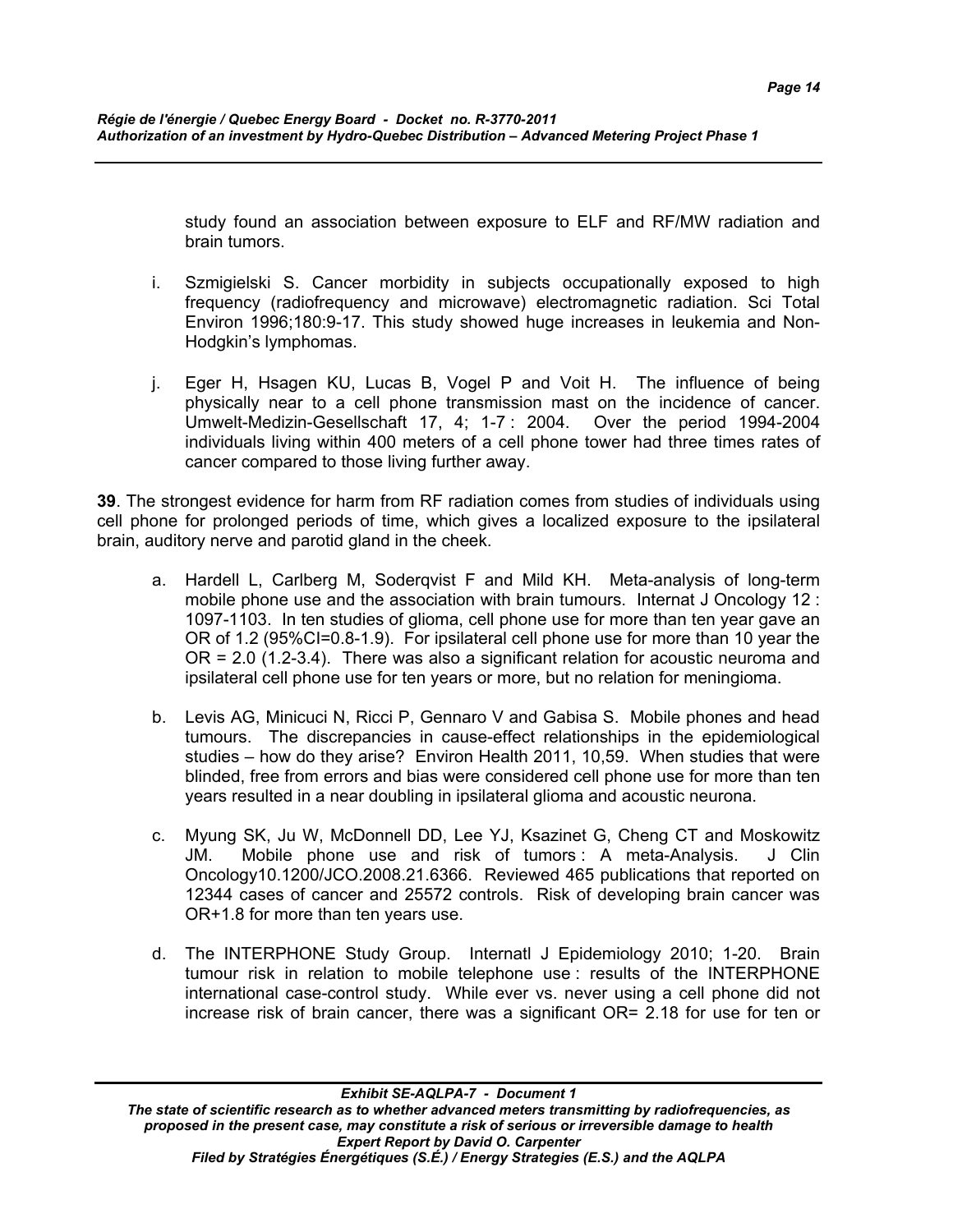more years, OR=1.82 for use for 1640 hours or more and OR=1.31 for more than 270 calls, all for glioma.

**40**. Additional studies show neurologic, immune, endocrine, reproductive and cardiac, adverse health effects from low-dose, chronic exposure to RF/MW radiation in humans:

- a. Volkow ND, Tomasi D, Wange GJ, Vaska P, Fowler JS, Teland F, Alexoff D, Logan J and Wong C. Effects of cell phone radiofrequency signal exposure on brain glucose metabolism. JAMA 305 : 808-814 : 2011. In healthy participants and compared with no exposure, 50-minute cell phone exposure was associated with increased brain glucose metabolism in the region closest to the antenna. This shows direct effects of RF radiation on the brain with cell phone use.
- b. McCarty DE, Carrubba S, Chesson AL, Frilor C, Gonzalex-Toledo E and Marino AA. Electromagnetic hypersensitivity : Evidence for a novel nuerological syndrome. Internat J Neurosci 121 : 670-676 : 2011. In a female physician who is electrosensitive, blinded application of EMFs triggered temporal pain, headache, muscle twitching and skipped heartbeats within 100 s of field application. This study was already filed in the present case as Exhibit C-SE-AQLPA-0037.
- c. Papageorgiou CC, Hountala CD, Maganioti AE, Kyprianou MA, Rabavilas AD, Papadimitriou GN, Capsalis CN. Effects of WI-FI signals on the p300 component of event-related potentials during an auditory hayling task. J Integr Neurosci 2011 Jun;10(2):189-202. This study concludes that WI-FI exposure may exert genderrelated alterations on neural activity.
- d. Altpeter ES, Roosli M et al. Effect of Short-wave magnetic fields on sleep quality and melatonin cycle in humans: The Schwarzenburg shut-down study. Bioelectromagnetics 27:142-150, 2006. Sleep quality improved and melatonin excretion increased when the transmitter was shut down.
- e. Abelin T et al. Sleep disturbances in the vicinity of the short-wave broadcast transmitter Schwarzenburg. Somnologie 9:203-209, 2005. There is strong evidence of a causal relationship between operation of a short-wave radio transmitter and sleep disturbances in the surrounding population.
- f. Hutter HP et al. Subjective symptoms, sleeping problems, and cognitive performance in subjects living near mobile phone base stations. Occup Environ Med 2006;63:307-313, 2006. There was a significant relation of some symptoms, especially headaches, to measured power density, as well as effects on wellbeing and performance.

*Exhibit SE-AQLPA-7 - Document 1* 

*The state of scientific research as to whether advanced meters transmitting by radiofrequencies, as proposed in the present case, may constitute a risk of serious or irreversible damage to health Expert Report by David O. Carpenter Filed by Stratégies Énergétiques (S.É.) / Energy Strategies (E.S.) and the AQLPA*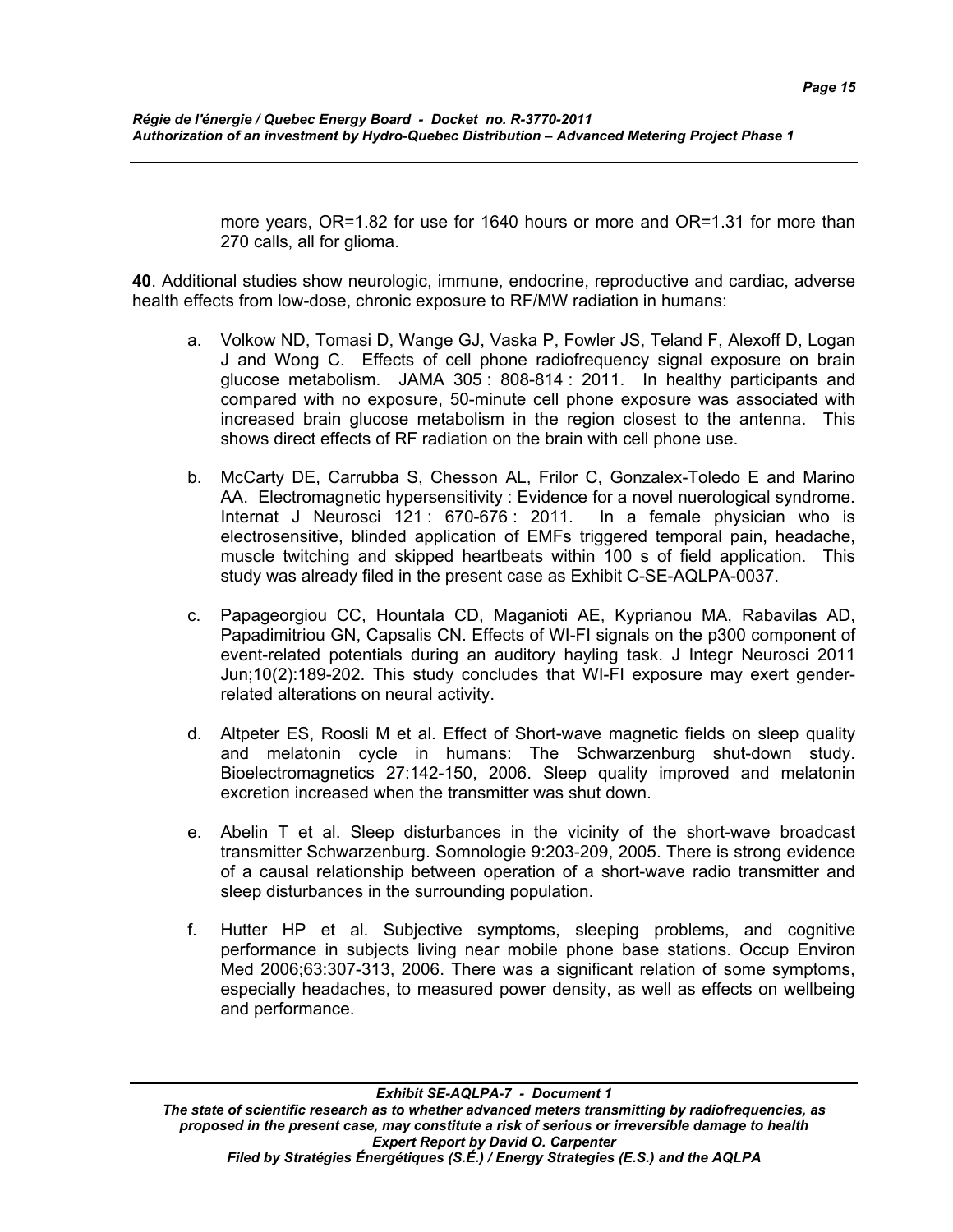- g. Preece AW, Georgious AG, Duunn EJ, Farrow SC. Occup Environ Med 2007 64:402-8. Compared to control village, there were highly significant differences in the reporting of migraine, headache and dizziness military and cell phone antenna systems.
- h. Robertson HA et al. Low-frequency pulsed electromagnetic field exposure can alter neuroprocessing in humans J. R. Soc. Interface (2010) 7, 467-473 doi:10.1098/rsif.2009.0205. A functional magnetic resonance imaging study demonstrated how the neuromodulation effect of extremely low-frequency magnetic fields influences the processing of acute thermal pain. The study concludes that magnetoreception may be more common than presently thought. This study was already filed in the present case as Exhibit C-SE-AQLPA-0043, SE-AQLPA-5, Document 10.
- i. Buchner K, Eger, H. Changes of clinically important neurotransmitters under the influence of modulated RF fields  $-$  a long-term study under real-life conditions. Umwelt-Medizin-Gesellschaft 24(1):44-57, 2011. There is clear evidence of healthrelevant effects, including increase in adrenaline/noradrenaline, subsequent decrease in dopamine from a new MWemitting base station. During counterregulation, trace amine PEA decreased and remained decreased. Clinically documented increases in sleep problems, cephalgia, vertigo, concentration problems and allergies followed the onset of new microwave transmissions.
- j. Eliyahu I, Luria R, Hareuveny R, Margaliot M, Neiran N and Shani G. Effects of radiofrequency radiation emitted by cellular telephones on the cognitive functions of humans. Bioelectromagnetics 27: 119-126: 2006. A total of 36 human subjects were exposed to PM MW and were tested on four distinct cognitive tasks. Exposure to the left side of the brain slows left-hand response time in three of the four tasks.
- k. Barth A, Winker R, Ponocny-Seliger E, Mayrhofer W, Ponocny I, Sauter C and Vana N. Occup Environ Med 65: 342-345: 2008. A meta-analysis for neurobehavioural effects due to electromagnetic field exposure emitted by GSM mobiile phones. The authors looked at 19 studies of cognitive function in cell phone users, and found in the meta-analysis that there is evidence for a decreased reaction time, altered working memory and increased number of errors in exposed persons.
- l. Augner C, Hacker GW, Oberfeld G, Florian M, Hitzl W, Hutter J and Pauser G. Effects of exposure to base station signals on salivary cortisol, alphaamylase and immunoglobulin A. Biomed Environ Scie 23: 199-207: 2010. This was a human experimental study with exposure to PM MW radiation wherein immune indicators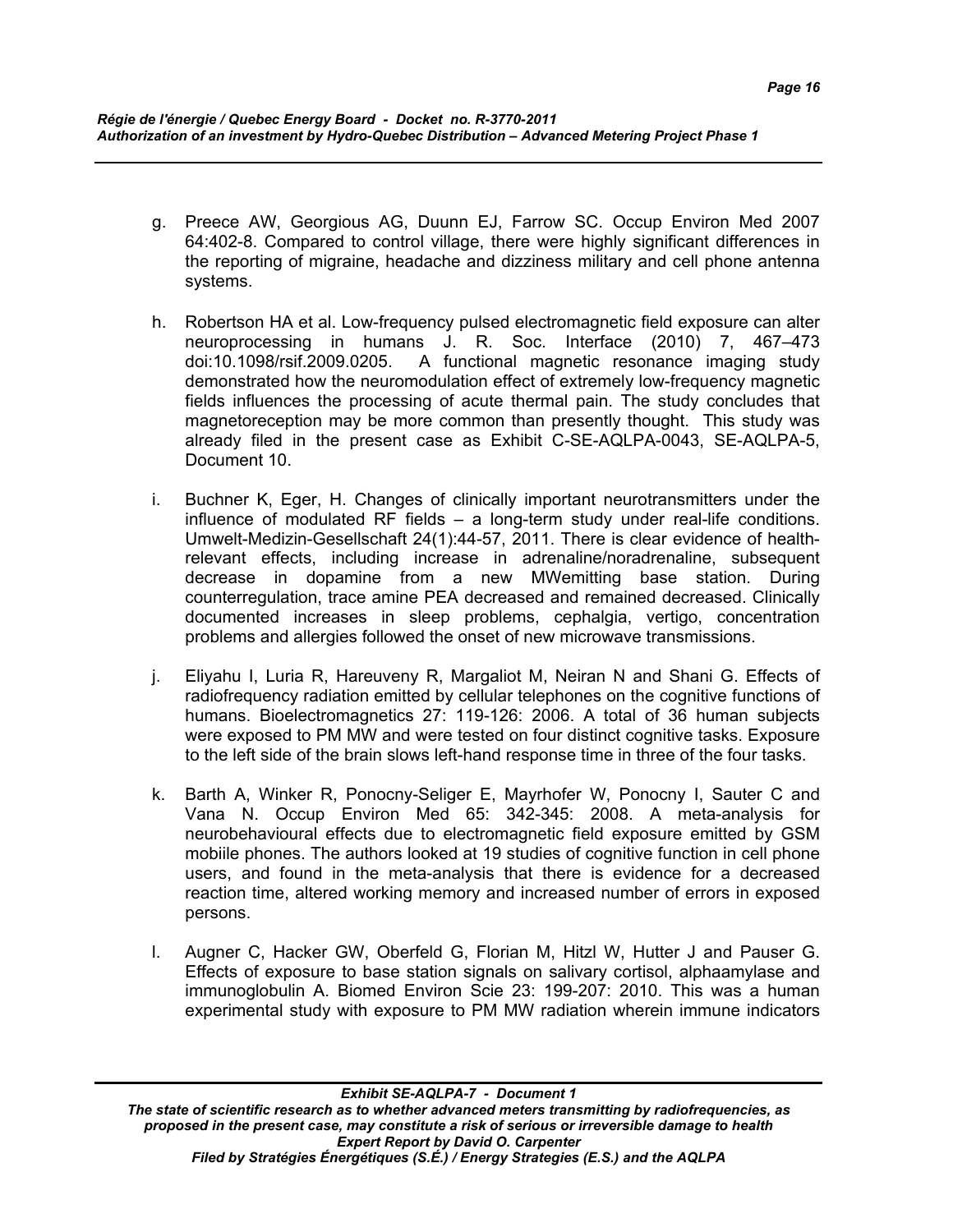were monitored after five 50-minute sessions. The researchers found dosedependent changes in cortisol and alpha-amylase.

- m. Avendano C, Mata A, Sanchex Sarimiento CA and Doncel GF. Use of laptop computers connected to internet through WI-FI decreases human sperm motility and increases sperm DNA fragmentation. Fert Steril, 2012, In press. In this study human sperm were exposed to WI-FI from a laptop, and were found to show reduced motility after a 4-hour exposure. The results are consistent with other publications (see Agarwal et al., Fert Steril 89: 124-128: 2008) that reported that those who use cell phone regularly have reduced sperm count.
- n. Baste V, Riise T and Moen BE (2008) Int J Epidemiol 23: 369-377: 2008. Radiofrequency electromagnetic fields: male infertility and sex ratio of offspring. This is a study of Norwegian Navy personnel chronically exposed to RF fields on the job. The rates of infertility were related to level of exposure in a dose-dependent fashion.

**41**. Many cellular and animal studies, of which the following are but a few, support conclusions of cancer, genotoxicity, neurotoxicity and other health outcomes from RF/MW radiation.

- a. Sinha R. Chronic non-thermal exposure of modulated 2450 MHz microwave radiation alters thyroid hormones and behavior of male rats. Int. J. Radiation Biol. 84:6:505-513, 2008. This study concluded that the radiation was sufficient to alter the levels of thyroid hormone as well as emotional reactivity compared to controls.
- b. Nittby H, Grafstrom G, Tian DP, Malmgren L, Brun A, Persson BRR, Salfor LG and Eberhardt J. Bioelectromagnetics 29: 219-232: 2008. This study showed cognitive impairment in rats after long-term exposure to PM MW radiation. This is study of rats shows that after 2 hours per week for 55 weeks there was impaired memory for objects in exposed as compared to sham animals.
- c. Kimmel S et al. Electromagnetic radiation: Influences on honeybees (Apis mellifera). A significant difference between non-exposed and fully irradiated bees was the result of the influence of high-frequency PM RF/MW radiation.
- d. Panagopoulos DJ et al. Bioeffects of mobile telephony radiation in relation to its intensity or distance from the antenna. Int. J Radiat Biol, 86;(5):345-357, 2010. The PM MW radiations at 900 and 1800 MHz decreased the reproductive capacity by cell death induction, with an increased bioactivity "window" at 10  $\mu$ W/cm<sup>2</sup>, and still evident down to 1  $\mu$ W/cm<sup>2</sup>.

*Exhibit SE-AQLPA-7 - Document 1*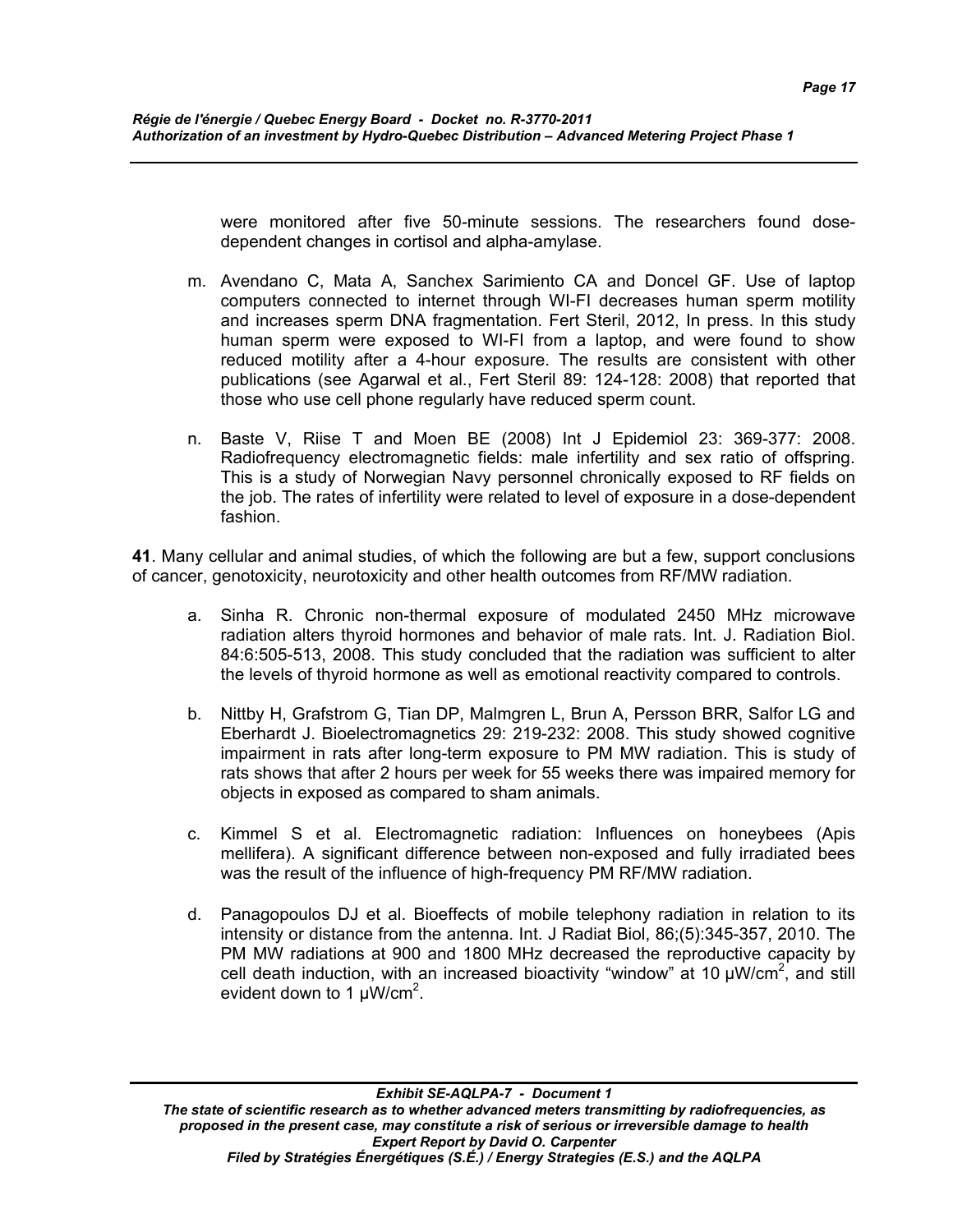- e. Everaert J, Bauwens D. A possible effect of electromagnetic radiation from mobile phone base stations on the number of breeding house sparrow (passer domesticus). Electromagnetic Biology and Medicine, 26:63-72, 2007. Long-term exposure to higher-level low-intensity PM MW radiation negatively affects the abundance or behavior of House Sparrows in the wild.
- f. Magras I, Xenos T. RF Radiation-Induced Changes in the Prenatal Development of Mice. Bioelectromagnetics 18:455-461, 1997. Near almost 100 TV and FM broadcast transmitters, with exposure levels between 0.168  $\mu$ W/cm<sup>2</sup> and 1.053  $\mu$ W/cm<sup>2</sup>, found in the more exposed groups testicular damage and decreasing size of litters to irreversible infertility.
- g. Balmori A. Electromagnetic pollution from phone masts. Effects on wildlife, Pathophysiology 2009. This large review of wildlife effects concludes, "pulsed telephony microwave radiation can produce effects on nervous, cardiovascular, immune and reproductive systems," including damage to the nervous system by altering EEG and changes to the blood-brain barrier, disruption of the circadian rhythms (sleep-wake) by interfering with the pineal gland and hormonal imbalances, changes in heart rate and blood pressure, impairment of health and immunity towards pathogens, weakness, exhaustion, growth problems, problems in building the nest or impaired fertility, embryonic development, hatching percentage, genetic and developmental problems, problems of locomotion, promotion of tumors and more.

**42**. Exposure thresholds for harmful effects are lowered in human populations and individuals when duration is increased.

**43**. While nearly all the lower frequency bands have already been allocated by public authorities in developed countries for specific types of radio transmissions, and transmission of ever more information content on any given channel requires greater bandwidth, each new deployment undermines further the integrity of the population's health. Engineers who design these systems have no training that would qualify them to consider the effects on biologic systems, which is why public health scientists need to be called in to policymaking prior to contracting and deployment, not after the fact.

**44**. The following studies explain the mechanisms of interaction between RF/MW radiation and biologic systems at the cellular level.

a. The cell membrane recognition process -- which includes signal transduction and 'heat-shock protein' release -- was first discerned by Litovitz and his co-workers at Catholic University of America in the mid-1990s.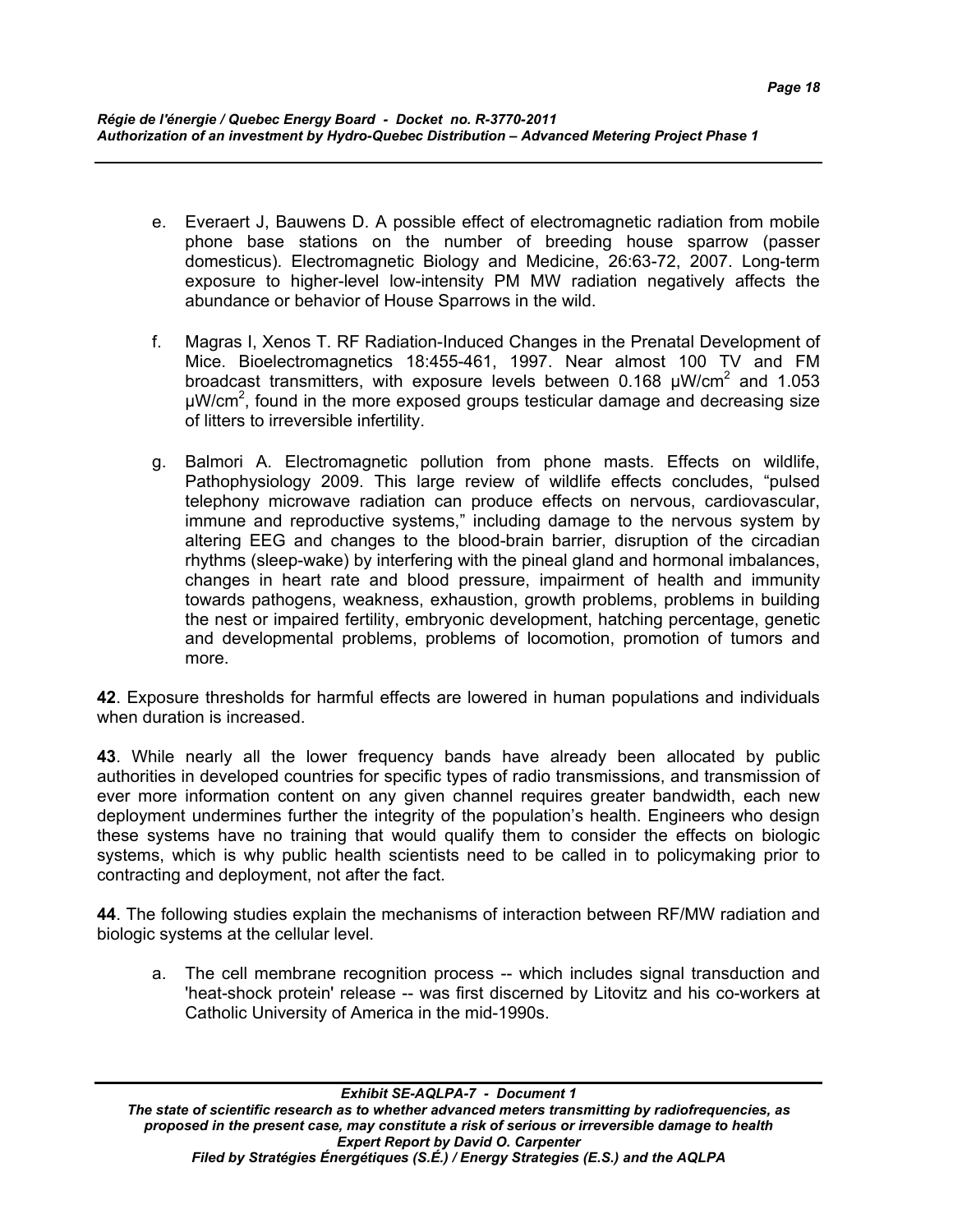Below are a few references that make the point.

- i. Litovitz, T., C. Montrose, et al. (1994). "Superimposing spatially coherent electromagnetic noise inhibits field induced abnormalities in developing chick embryos." Bioelectromagnetics 15(2): 105-113.
- ii. DiCarlo, A., J. Farrell, et al. (1998). "A simple experiment to study electromagnetic field effects: Protection induced by short term exposures to 60 Hz magnetic fields." Bioelectromagnetics 19(8): 498-500.
- iii. Penafiel, L., T. Litovitz, et al. (1997). "Role of modulation on the effect of microwaves on ornithine decarboxylase activity in L929 cells." Bioelectromagnetics 18(2): 132-141.
- iv. Dicarlo, A. L., Michael T. Hargis, L. Miguel Penafiel, Theodore A. Litovitz, A. (1999). "Short-term magnetic field exposures (60Hz) induce protection against ultraviolet radiation damage." International journal of radiation biology 75(12): 1541-1549.
- v. Litovitz, T., C. Montrose, et al. (1990). "Amplitude windows and transiently augmented transcription from exposure to electromagnetic fields." Bioelectromagnetics 11(4): 297-312.
- vi. Litovitz, T., M. Penafiel, et al. (1997). "The role of temporal sensing in bioelectromagnetic effects." Bioelectromagnetics 18(5): 388-395.
- vii. Litovitz, T., L. Penafiel, et al. (1997). "Role of modulation in the effect of microwaves on ornithine decarboxylase activity in L929 cells." Biolectomagnetics 18: 132-141.]
- viii. Litovitz, T., D. Krause, et al. (1993). "The role of coherence time in the effect of microwaves on ornithine decarboxylase activity." Bioelectromagnetics 14(5): 395-403.
- b. Cell membrane reaction is lipid peroxidation.
	- i. Serban, M. and V. Ni (1994). "Lipid peroxidation and change of plasma lipids in acute ischemic stroke." Romanian journal of internal medicine= Revue roumaine de médecine interne 32(1): 51.

*Exhibit SE-AQLPA-7 - Document 1*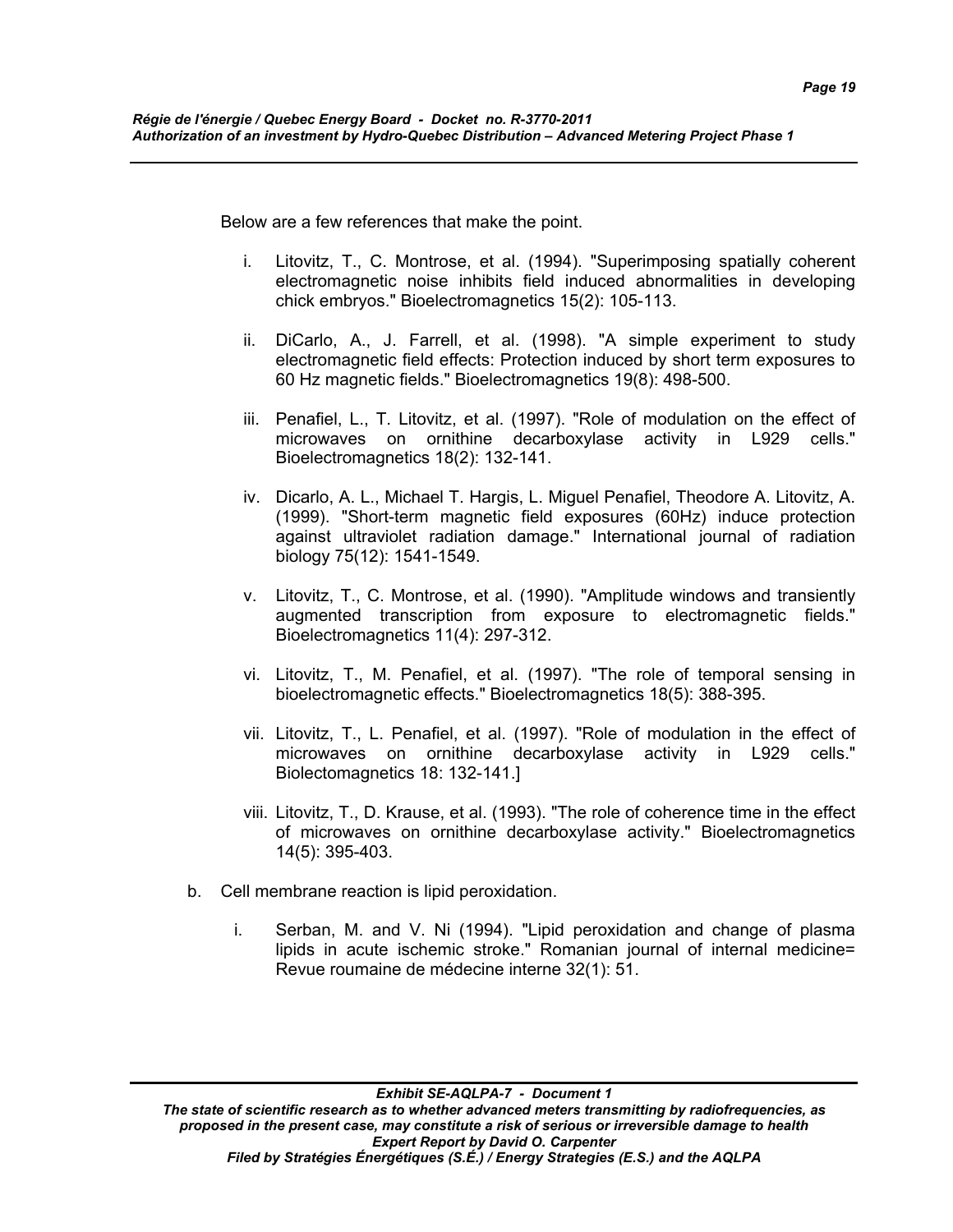- ii. ii. Vileno, B., S. Jeney, et al. (2010). "Evidence of lipid peroxidation and protein phosphorylation in cells upon oxidative stress photogenerated by fullerols."Biophysical chemistry.
- iii. Maaroufi, K., E. Save, et al. (2011). "Oxidative stress and prevention of the adaptive response to chronic iron overload in the brain of young adult rats exposed to a 150 kilohertz electromagnetic field." Neuroscience.
- iv. Nelson, S. K., S. K. Bose, et al. (1994). "The toxicity of high-dose superoxide dismutase suggests that superoxide can both initiate and terminate lipid peroxidation in the reperfused heart." Free Radical Biology and Medicine 16(2): 195-200.
- v. Alvarez, J. G. and B. T. Storey (1989). "Role of glutathione peroxidase in protecting mammalian spermatozoa from loss of motility caused by spontaneous lipid peroxidation." Gamete research 23(1): 77-90.
- vi. Devasagayam, T., K. Boloor, et al. (2003). "Methods for estimating lipid peroxidation: An analysis of merits and demerits." Indian journal of biochemistry & biophysics 40(5): 300-308.
- c. Free-Radical Damage :
	- i. Ozgur, E., G. Güler, et al. (2010). "Mobile phone radiation-induced free radical damage in the liver is inhibited by the antioxidants n-acetyl cysteine and epigallocatechin-gallate." International journal of radiation biology(00): 1-11.
	- ii. ii. Gutteridge, J. and X. C. Fu (1981). "Enhancement of bleomyciniron free radical damage to DNA by antioxidants and their inhibition of lipid peroxidation." FEBS letters 123(1): 71.
- d. mRNA :
	- i. Yan, J. G., M. Agresti, et al. (2009). "Qualitative Effect on mRNAs of Injury-Associated Proteins by Cell Phone Like Radiation in Rat Facial Nerves. Electromagnetic Biology and Medicine 28(4): 383-390.
	- ii. Yan, J. G., M. Agresti, et al. (2008). "Upregulation of specific mRNA levels in rat brain after cell phone exposure." Electromagnetic Biology and Medicine 27(2): 147-154.

*The state of scientific research as to whether advanced meters transmitting by radiofrequencies, as proposed in the present case, may constitute a risk of serious or irreversible damage to health Expert Report by David O. Carpenter Filed by Stratégies Énergétiques (S.É.) / Energy Strategies (E.S.) and the AQLPA*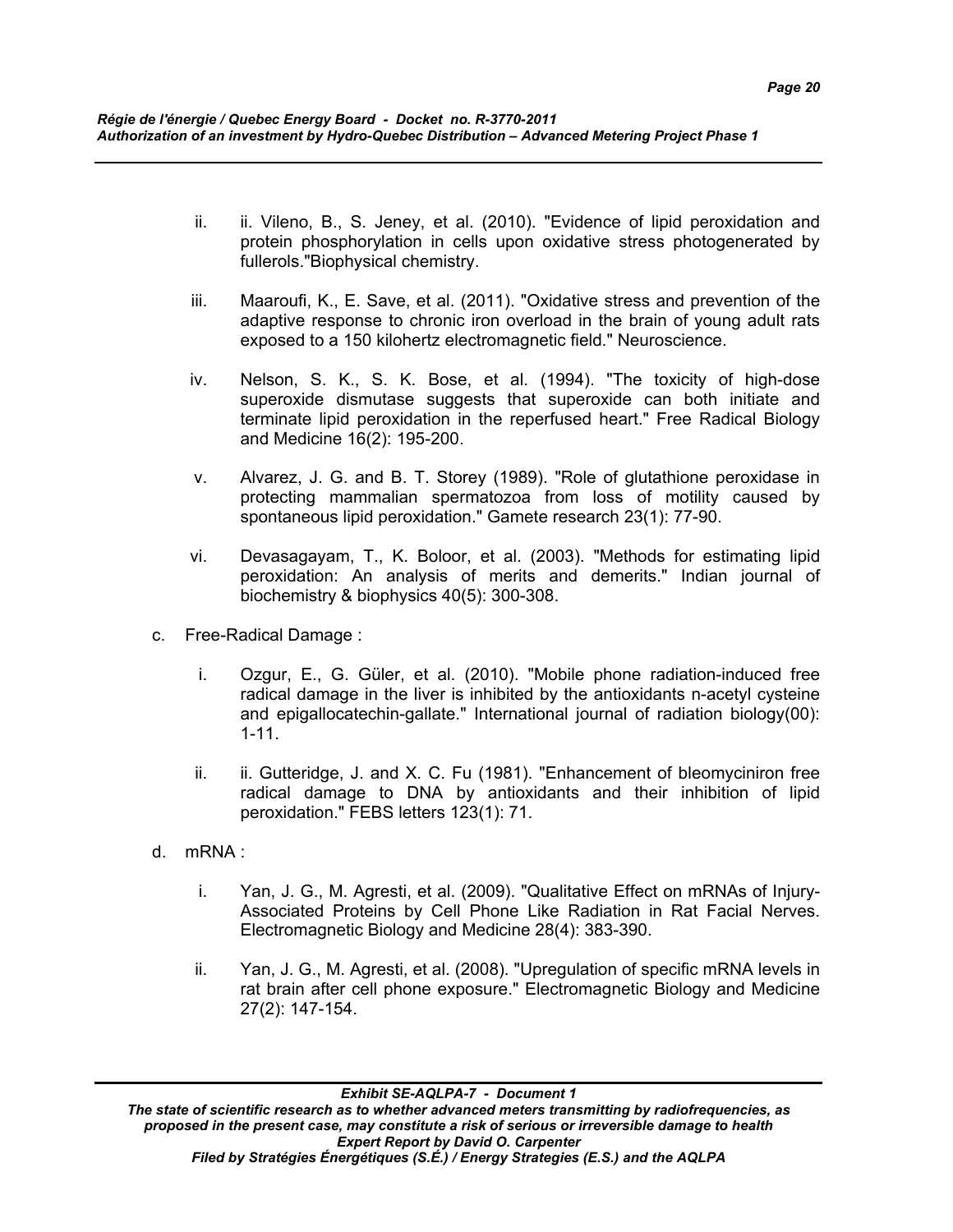- iii. Simbürger, E., A. Stang, et al. (1997). "Expression of connexin43 mRNA in adult rodent brain."Histochemistry and cell biology 107(2): 127-137.
- iv. Chen, J., H. C. He, et al. (2010). "Effects of Pulsed Electromagnetic Fields on the mRNA Expression of RANK and CAII in Ovariectomized Rat Osteoclast-Like Cell." Connective Tissue Research 51(1): 1-7.
- e. Epigenetic changes.... environmentally induced genetic change:
	- i. Migliore, L. and F. Copped (2009). "Genetics, environmental factors and the emerging role of epigenetics in neurodegenerative diseases." Mutation Research/Fundamental and Molecular Mechanisms of Mutagenesis 667(1- 2): 82-97.
- f. Micronuclei formation :
	- i. Tice, R. R., G. G. Hook, et al. (2002). "Genotoxicity of radiofrequency signals. I. Investigation of DNA damage and micronuclei induction in cultured human blood cells." Bioelectromagnetics, 23(2): 113-126.
	- ii. Lerchl, A. (2009). "Comments on "Radiofrequency electromagnetic fields (UMTS, 1,950 MHz) induce genotoxic effects in vitro in human fibroblasts but not in lymphocytes" by Schwarz et al. (Int Arch Occup Environ Health 2008: doi: 10.1007/s00420-008-0305-5)." Int Arch Occup Environ Health 82(2): 275-278.
	- iii. Vijayalaxmi and T. J. Prihoda (2009). "Genetic damage in mammalian somatic cells exposed to extremely low frequency electro-magnetic fields: a meta-analysis of data from 87 publications (1990-2007)." Int J Radiat Biol 85(3): 196-213.
	- iv. Sannino, A., M. Sarti, et al. (2009). "Induction of adaptive response in human blood lymphocytes exposed to radiofrequency radiation." Radiat Res 171(6): 735-742.

g. DNA repair disruption :

i. Brusick, D., R. Albertini, et al. (1998). "Genotoxicity of radiofrequency radiation. DNA/Genetox Expert Panel." Environ Page 21 - Amended Declaration of Dr. David O. Carpenter, M.D. Mol Mutagen 32(1): 1-16.

*Exhibit SE-AQLPA-7 - Document 1* 

*The state of scientific research as to whether advanced meters transmitting by radiofrequencies, as proposed in the present case, may constitute a risk of serious or irreversible damage to health Expert Report by David O. Carpenter Filed by Stratégies Énergétiques (S.É.) / Energy Strategies (E.S.) and the AQLPA*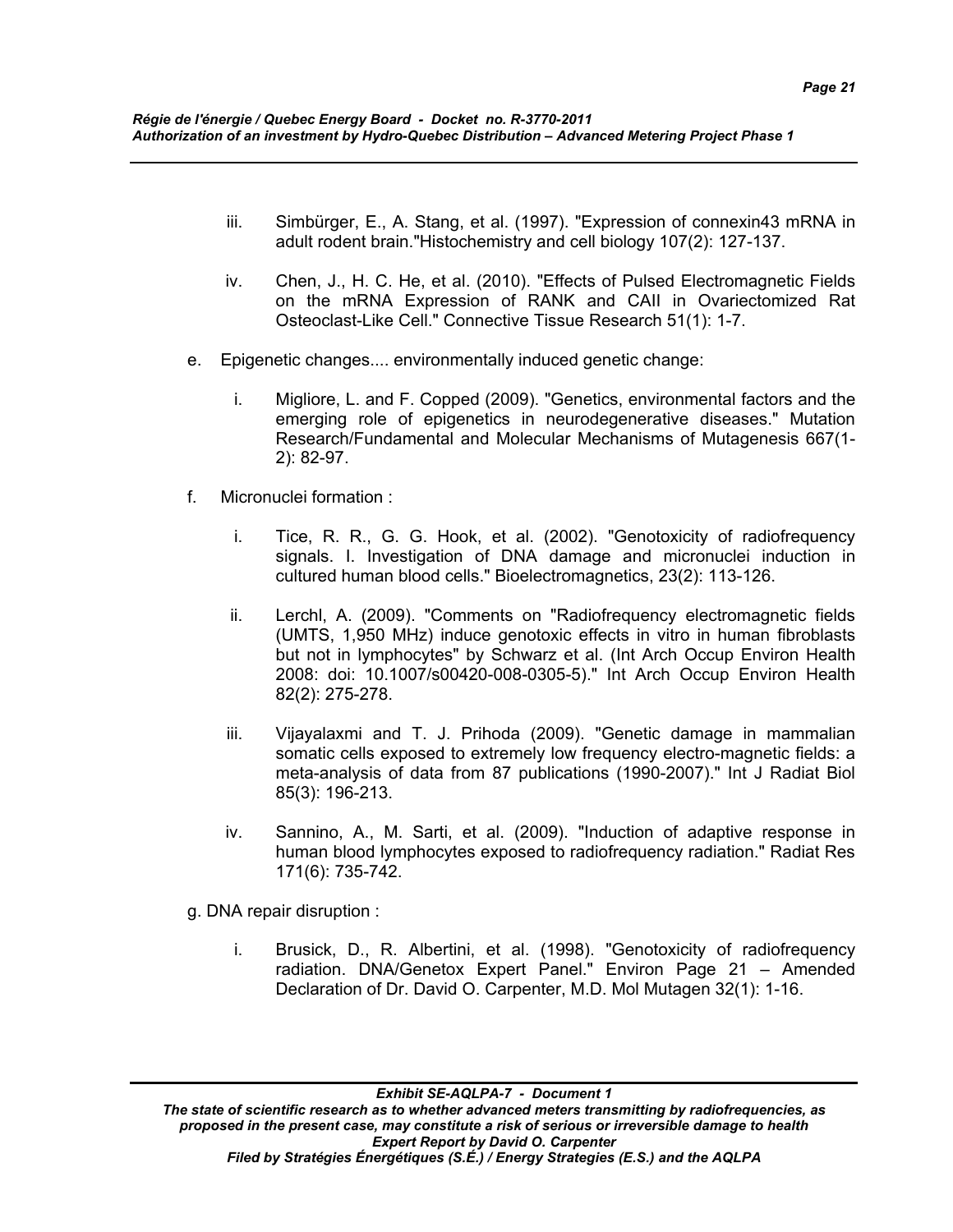- ii. Belyaev, I. Y., E. Markova, et al. (2009). "Microwaves from UMTS/GSM mobile phones induce long-lasting inhibition of 53BP1/gamma-H2AX DNA repair foci in human lymphocytes."Bioelectromagnetics 30(2): 129-141.
- iii. Sun, L. X., K. Yao, et al. (2006). "[Effect of acute exposure to microwave from mobile phone on DNA damage and repair of cultured human lens epithelial cells in vitro]." Zhonghua Lao Dong Wei Sheng Zhi Ye Bing Za Zhi 24(8): 465-467.
- h. Immune response suppression :
	- i. Lyle, D. B., P. Schechter, et al. (1983). "Suppression of Tlymphocyte cytotoxicity following exposure to sinusoidally amplitude-modulated fields." Bioelectromagnetics 4(3): 281-292.
	- ii. Elekes, E., G. Thuroczy, et al. (1996). "Effect on the immune system of mice exposed chronically to 50 Hz amplitude-modulated 2.45 GHz microwaves." Bioelectromagnetics 17(3): 246-248.
	- iii. Dabala, D., D. Surcel, et al. (2008). "Oxidative and Immune Response in Experimental Exposure to Electromagnetic Fields." Electromagnetic field, health and environment: proceedings of EHE'07: 105.
	- iv. Surcel, D., D. Dabala, et al. (2009). "Free Radicals, Lipid Peroxidation and Immune Response in Experimental Exposure to Electromagnetic Fields." Epidemiology 20(6): S118.

**45**. As indicated above, the Quebec Energy Board has asked me to indicate if these research show that RF exposure *« may constitute a risk of serious or irreversible damage to health »*.

The above non-thermal biological effects do indeed constitute a risk serious damage to health.

Furthermore, such damage may be irreversible or reversible only with difficulty. For example, cancer may be reversible if treated early, but its treatment may be extremely invasive on the patient and is not always successful. Treatment for brain cancer may leave permanent neurologic impairment, even if the patient survives. Persistent headache and loss of attention may result in impaired learning in children, with life-long consequences. Neurological impairments such as Alzheimer are not reversible and their progression may only be slowed down in certain cases.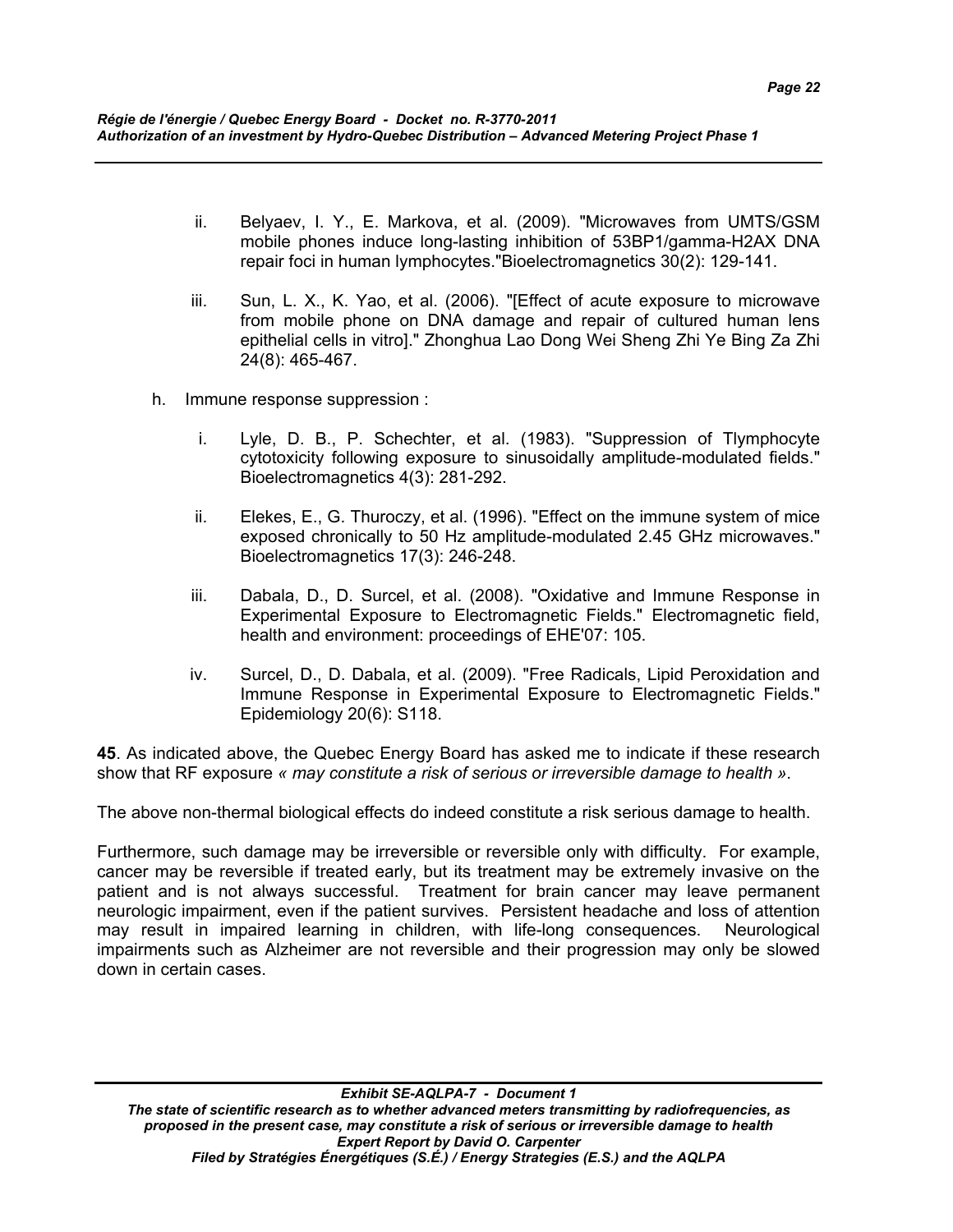#### *6. THE DIVISION WITHIN THE SCIENTIFIC COMMUNITY AND THE EVOLUTION TOWARDS PRECAUTION AND PRUDENCE*

**46**. The scientific community is divided in its acceptance of the numerous research findings like the above showing a link between RF exposure and non-thermal health effects.

In section 6.1, I will discuss this division within the scientific community and how it affects the standard setting organizations.

In section 6.2, I will examine the recent evolution of various organizations towards the adoption precautionary measures, as a manner of taking into account scientific uncertainty even as the standards on RF exposure remain unchanged at the moment.

## **6.1 The division within the scientific community**

**47**. The numerous research findings showing a link between RF exposure and non-thermal health effects, as those enumerated above in section 5, are denied by those who believe that RF/MW exposures that do not cause measureable heating cannot have biological effects.

**48**. Many in the physics and engineering communities indeed assume that RF fields are not supposed to affect biological systems other than by heating, because they do not have sufficient energy to break chemical bonds and create charged particles (ions). Electromagnetic fields at frequencies equal or higher than ultraviolet light (such as x-rays and gamma rays, with short wavelengths and high frequencies) are classified as ionizing radiation because they have sufficient energy to create charged particles (ions) by breaking chemical bonds and cause direct damage to DNA, resulting in mutations. It is well accepted that ionizing radiation can cause nonthermal biological effects including genetic mutations and cancer. Nonionizing radiation on the other hand (with long wavelengths and low frequencies, which includes visible light as well as RF and other frequency bands with common applications) is assumed to have only thermal effects. However this view has been shown to not be correct by studies since the 1970s by an accumulation of epidemiological and laboratory research which had clearly demonstrated biological effects and, indeed, human health hazards, at RF/MW exposures that do not have sufficient energy to directly break chemical bonds.

Medical and biological research findings showing nonionizing radiation having non-thermal biological effects are therefore are therefore considered an anomaly under conventional theory.

As mentioned in the research listed in section 5, the evidence for increased risk of brain tumors, acoustic neuromas and parotid gland tumors in individuals who have used a cell phone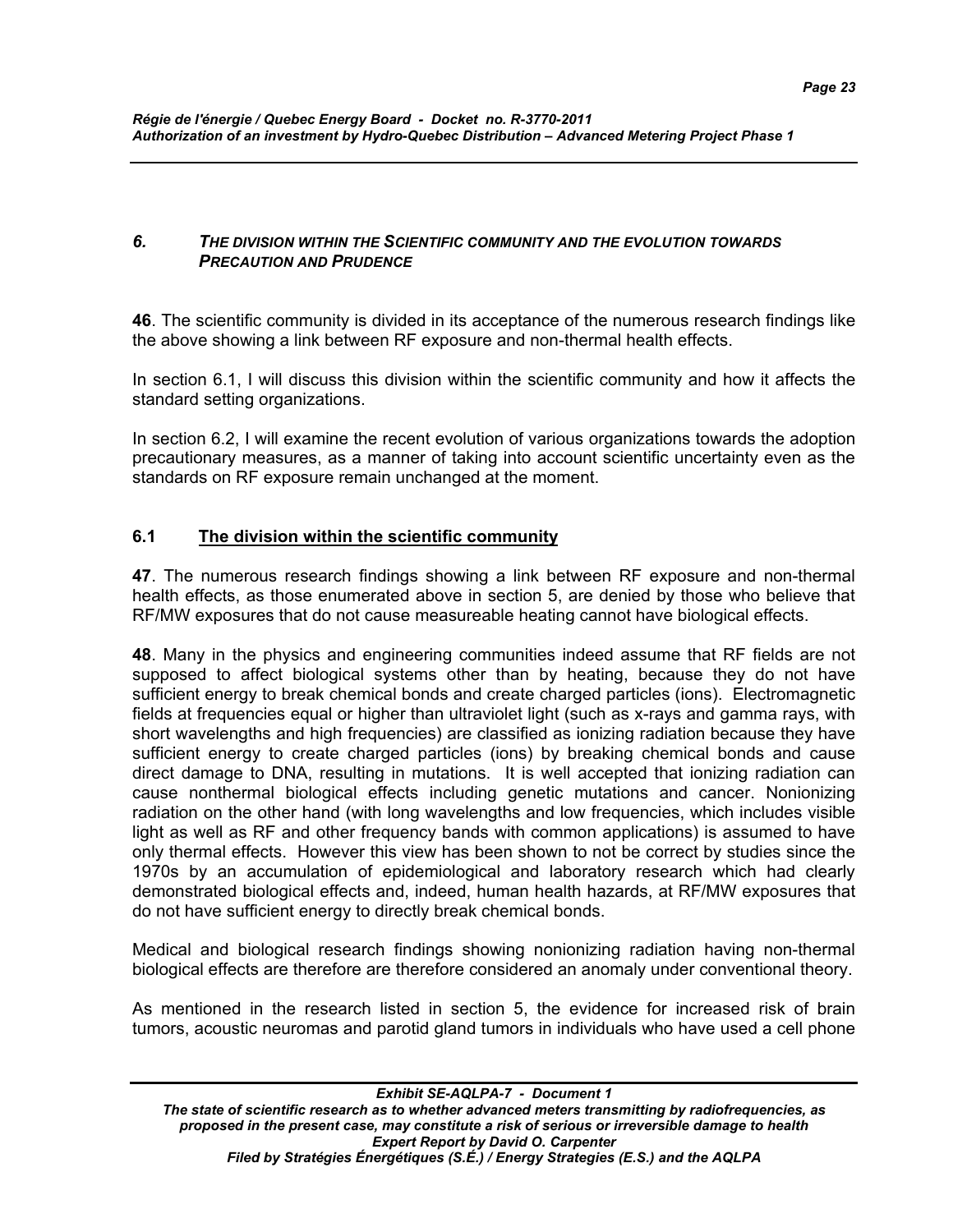for 10 years or more is consistent, and the tumors occur only on the side of the head where the phone is used. There is also strong and consistent evidence for increased risk of leukemia in individuals who live near to high power AM radio transmission towers.

These demonstrated non-thermal biological effects of RF exposure are however not supposed to exist under conventional physics theory.

**49**. Standards setting organizations aimed at regulating RF exposure have for a long time been dominated by physicists and engineers, often with close ties with the industry, with few input from biological and medical science. As mentioned later in section 6.2, this has only been recently been evolving.

Standards setting organizations also often explicitly take into account the economic impacts of the standards when faced with scientific uncertainty.

Both because of their training and because of their ties with the industry, members of most of these organizations have been reluctant to take the above biological findings into account into the exposure limits they set. At present, the exposure limits set by FCC and Health Canada as well as those set by various other standard setting organizations are based solely on biological effects resulting from heat.

Furthermore, these limits are based on the incorrect biological assumption that body temperatures must increase at least  $1^{\circ}$ C to lead to potential biological impacts and the impacts of absorbing RF within the band of the electromagnetic spectrum that smart meters use would only be limited to behavioral disruption. These limits do not take into account the scientific research that show tissue heating may result in many adverse health effects other than "behavioral disruption". These limits also do not take into account the accepted biological fact that every enzyme system in the body is exquisitely sensitive to temperature and may increase activity by even a fraction of a degree increase in temperature. What is defined as "nonthermal" effect is therefore partly a function of our ability to measure the temperature increase.

**50**. To understand the seriousness of this Agent of PM RF/MW radiation in interaction with populations and individuals, we need to consider some basic facts in addition to the many relevant and reliable studies above. Shortwave, AM, FM, TV, smart meters and cell phone frequencies are harmful to human health even when at low intensity if exposure is continuous or prolonged.

There are only a few of the many studies of RF/MW radiation infrastructure such as base stations that fail to show adverse effects.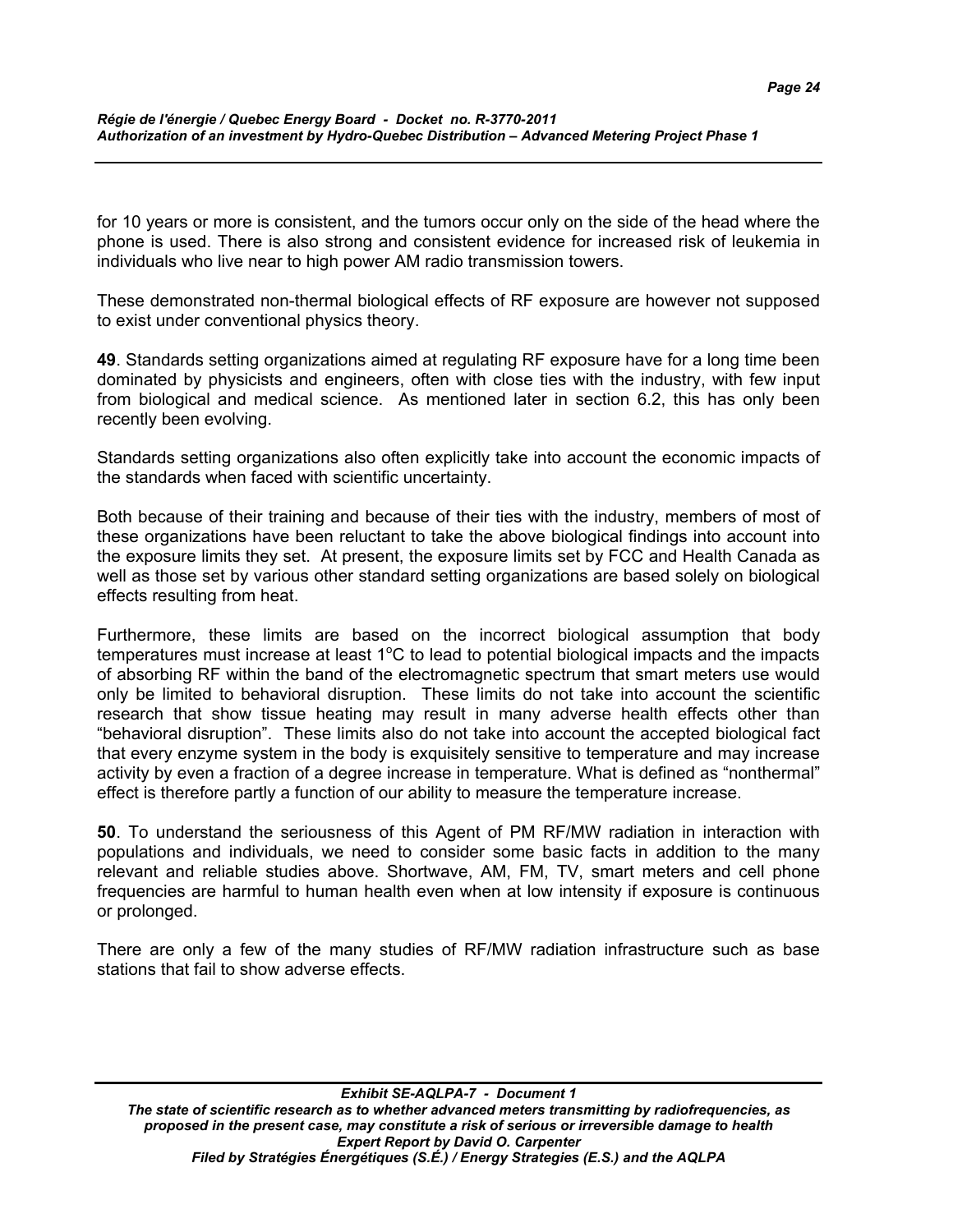**51**. Standards setting organizations have until now generally refused to accept epidemiological and laboratory research findings linking RF electromagnetic fields exposure with various nonthermal biological effects, as being inconclusive and requiring further research.

The difficulty stems from the fact that, although links have been demonstrated repeatedly between RF electromagnetic fields exposure and non-thermal biological effects, there is *a lack of a comprehensive biological theory explaining why these effects take place*, and therefore *causality* cannot, at the present time, be demonstrated with certainty.

Also in some cases, experimental results could not be duplicated; in some cases attempts to duplicate results showed negative results or variations in the results. These discrepancies are however normal in the research process; they indicate that biological systems are complex and that different variables need to be isolated in other to fully understand these systems. Research is still needed in order to determine to what extent non-thermal biological effects may vary with frequency, with modulation and depend on the pulsed (instead of continuous) character of RF emissions. Emissions from smart meters are pulsed and a recent study by Mc Carty et al has shown that certain symptoms may be caused primarily by field transitions (offon, on–off) rather than the presence of the field itself (This research was already filed as Exhibit C-SE-AQLPA-0037 and is mentioned in section 5 of the present report). There also may be variance between the levels of reaction of different subjects for reasons that still remain to be explained. This is what the research process is about. In biology and medicine there is nothing that is 100 % proven; our understanding of various illnesses such as cancer and Alzheimer for example is still largely incomplete. We rely on statistical significance and weight of evidence and, therefore, on judgment, when drawing conclusions about health effects.

Standard setting organizations have so far however generally been reluctant to take into account these biological findings.

**52**. For instance, the FCC-appointed guideline-setting Commission, ASTM-IEEE, in 1991 referred in its conclusions to RF/MW radiation, the Agent, as a 'Hazard,' specifically setting a 'Hazard Threshold.'

It had however been discovered that, even amongst the 120 studies chosen by the Committee to prove the validity of its Hazard Threshold, there were 15 studies that concluded adverse effects at levels lower than the Hazard Threshold, thus disproving its validity. Three of these studies actually showed adverse effects at less than 10 percent of the Hazard Threshold. FCC did not take those into consideration when setting its guidelines.

**53**. Industry also largely controls the funding of research in this matter, which represents an additional difficulty.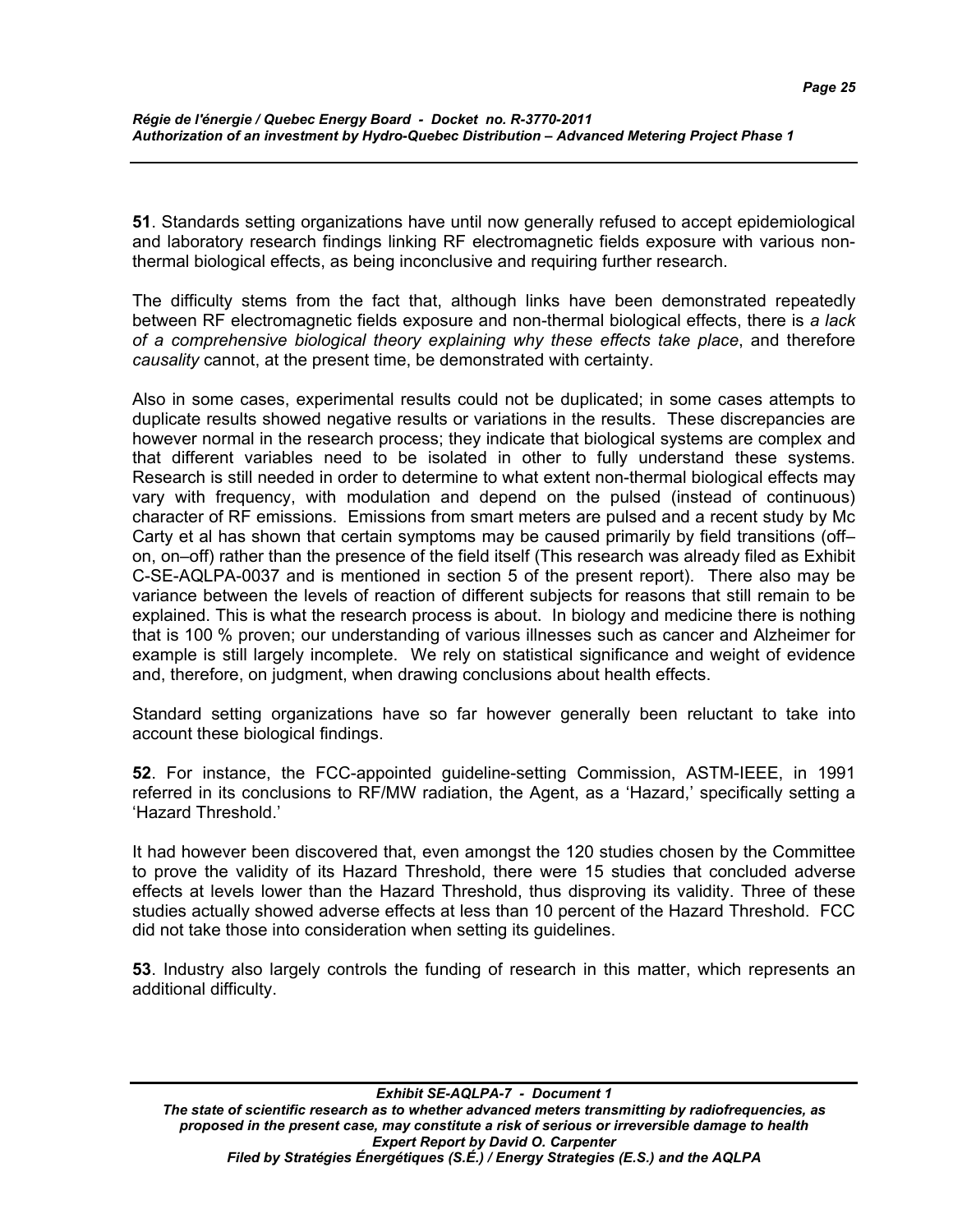### **6.2 The evolution towards Precaution and Prudence**

**54**. In 2007, the *BioInitiative Report*, to which I participated, was aimed at *« restoring the balance »,* by providing a more comprehensive review of the scientific research available, including those research that demonstrated a link between RF exposure and non-thermal biological effects, research that standard setting organizations were failing to properly take into account.

**55**. Generally speaking, standards setting organizations have not modified their standards on RF exposure subsequent to the *BioInitiative Report* and have expressed the view it was unconclusive. Some have also reproached this review to place too much emphasis on the research that showed positive results and less on those that showed negative results. This has to be put into the context that the *BioInitiative report* was aimed at *« restoring the balance »* on these research.

What we have seen however in the past few years is an evolution of decision makers towards the application of the *Precautionary Principle*, as a manner of integrating scientific research that links RF exposure to non thermal biological effects, without modifying the standards at the moment.

This evolution towards the application of the *Precautionary Principle* intervenes as further research results continue to become available that confirm these links RF exposure to non thermal biological effects.

These new research were helped in part by the review of earlier scientific literature provided by the *BioInitiative report*.

As mentioned earlier, the public health chapter from the *BioInitiative report* was subsequently published in a peer-reviewed journal, *Reviews on Environmental Health*, and it and other chapters of the *Report* were published in the peer-reviewed journal, *Pathophysiology*.

Furthermore, new meta-analysis strengthen the observations that links between RF exposure and non thermal biological effects do exist. Among others, we mentioned in section 5 the following :

a. Hardell L, Carlberg M, Soderqvist F and Mild KH. Meta-analysis of long-term mobile phone use and the association with brain tumours. Internat J Oncology 12 : 1097-1103. In ten studies of glioma, cell phone use for more than ten year gave an OR of 1.2 (95%CI=0.8-1.9). For ipsilateral cell phone use for more than 10 year the OR = 2.0 (1.2-3.4). There was also a significant relation for acoustic neuroma and ipsilateral cell phone use for ten years or more, but no relation for meningioma.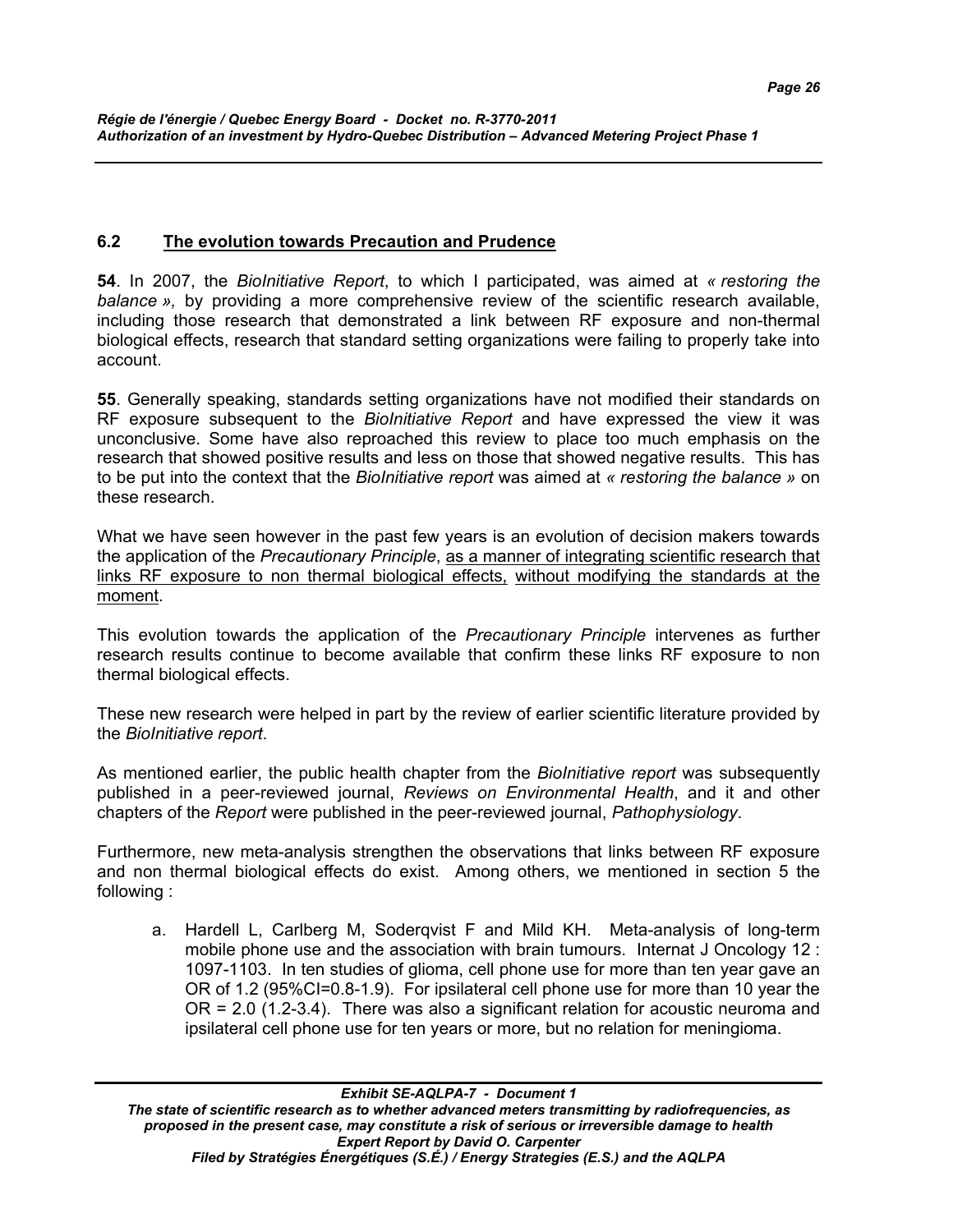- b. Myung SK, Ju W, McDonnell DD, Lee YJ, Ksazinet G, Cheng CT and Moskowitz JM. Mobile phone use and risk of tumors : A meta-Analysis. J Clin Oncology10.1200/JCO.2008.21.6366. Reviewed 465 publications that reported on 12344 cases of cancer and 25572 controls. Risk of developing brain cancer was OR+1.8 for more than ten years use.
- c. Barth A, Winker R, Ponocny-Seliger E, Mayrhofer W, Ponocny I, Sauter C and Vana N. Occup Environ Med 65: 342-345: 2008. A meta-analysis for neurobehavioural effects due to electromagnetic field exposure emitted by GSM mobiile phones. The authors looked at 19 studies of cognitive function in cell phone users, and found in the meta-analysis that there is evidence for a decreased reaction time, altered working memory and increased number of errors in exposed persons.
- d. Vijayalaxmi and T. J. Prihoda (2009). "Genetic damage in mammalian somatic cells exposed to extremely low frequency electro-magnetic fields: a meta-analysis of data from 87 publications (1990-2007)." Int J Radiat Biol 85(3): 196-213.

**56**. Medical and biological experts have started to become more present in various international or national organizations aimed at issuing standards or recommendations.

Standard organizations are starting to become more aware as to the need of ensuring independence of their committee members as well as public representation.

As Maisch (2001) mentioned in *Radiofrequency/Microwave Radiation and the International Agency for Research on Cancer (IARC). The problem of conflict of interest & commercial influence in WHO agencies and the need for public interest representation*, http://www.nextup.org/pdf/who\_conflict.pdf , *« the IARC requirements (pre 2005) for handling conflict of interest were revised and made more transparent as a direct result of a series of critical articles published in The Lancet Oncology and The Lancet in 2003 that questioned the credibility of the IARC. Among a number of concerns, the articles highlighted concerns about "the inappropriate influence of invited specialists who had links to industry". As a result of the concerns, The Lancet introduced the Policy Watch section that summarized the key findings of every IARC Monograph meeting up to 12 months before the corresponding Monograph was published. As a result of this 'surveillance' of the IARC Monograph process, by 2005 IARC had revised its conflict of interest policy in line with the Lancet's Policy Watch (Collingridge, D., Increased transparency in IARC Monograph programme, The Lancet Oncology, Vol. 6, October 2005. http://www.thelancet.com/journals/lanonc/article/PIIS1470-2045(05)70364-8/fulltext , Accessed May 3, 2011.). »*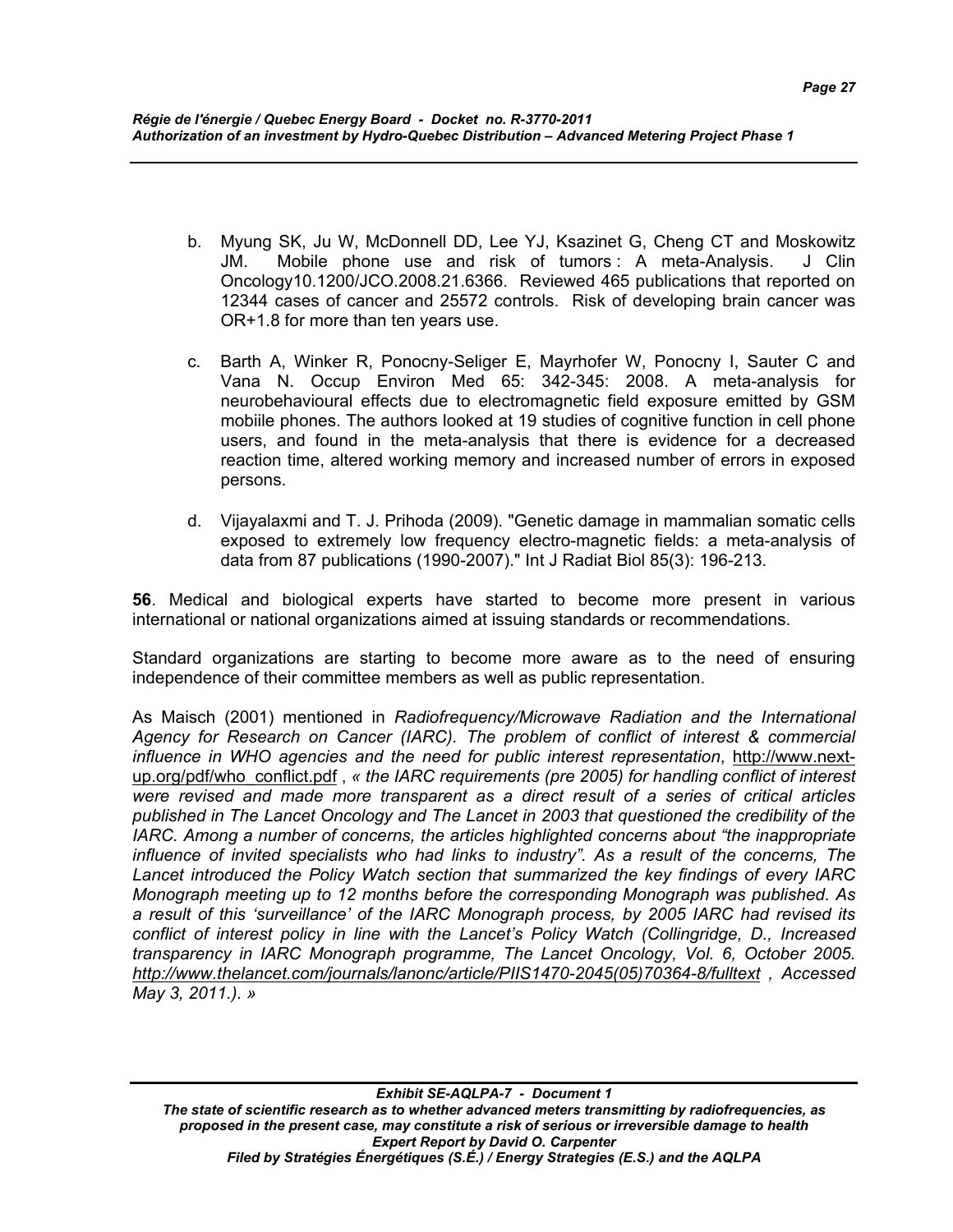Maisch however contended that inappropriate influence of invited specialists who had links to industry in IARC meetings was still a major issue that needed to be addressed. In his article, he specifically mentioned Dr. Michel Plante of Hydro-Quebec as one of those problematic invited participants that had links with the industry.

**57**. As early as of 1990, the US Environmental Protection Agency ("EPA") had determined RF/MW radiation a "probable carcinogen".

During that period, reputed author Paul Brodeur created a stir by the publication of a series of articles alleging a cover-up of serious human health effects.

**58**. In 2011 the World Health Organization's International Agency for Research on Cancer (WHO-IARC) identified RF radiation as a possible human carcinogen.

**59**. The *American Academy of Environmental Medicine* recently issued a position paper on « Electromagnetic and radiofrequency field effect on human health » and made the following specific recommendations :

- a. An immediate caution on smart meter installation due to potentially harmful RF exposure.
- b. Accommodation for health considerations regarding EMF and RF exposure, including exposure to wireless smart meter technology.
- c. Recognition that electromagnetic hypersensitivity is a growing problem worldwide and
- d. Use of safer technology, including for smart meters, such as hard-wiring, fiber optics or other non-harmful methods of data transmission.

**60**. Although the existing standards are not being changed, the Parliamentary Assemblies of the European Community and of the Council of Europe both have issued recommendations in favor of a more cautious approach towards RF exposure, referring to the *BioInitiative Report*.

61. The World Health Organization's International Agency for Research on Cancer (WHO-IARC)'s 2011 classification of RF radiation as a possible human carcinogen itself opens the door to a more prudent approach even when the existing standards are met.

**62**. Other national or local organizations have also recommended prudence in various countries.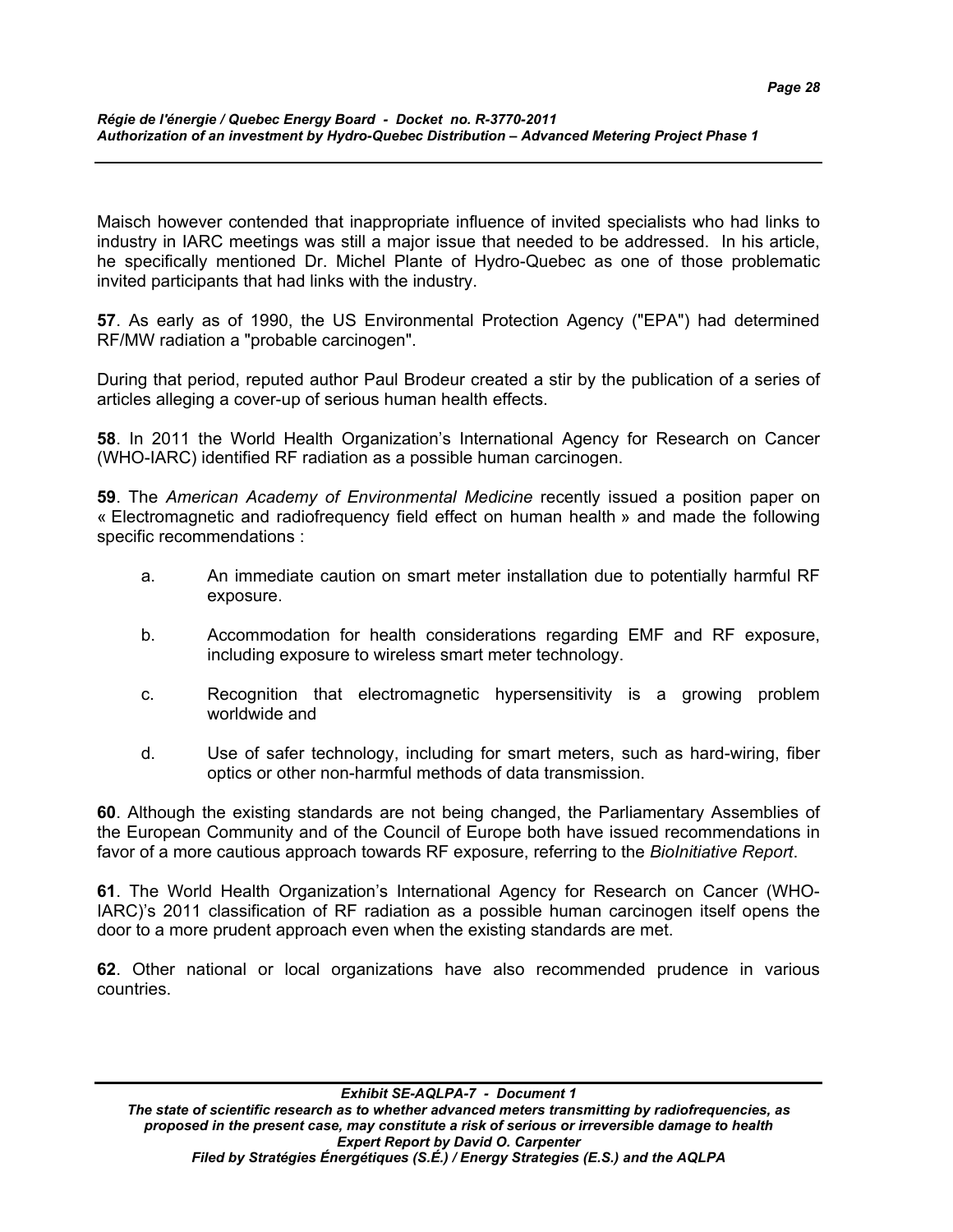As an example, Health Canada, although it did not change its standards solely based on heath effects, has recommended prudence in RF exposure in the following terms in a memo issued in October 2011 (http://www.hc-sc.gc.ca/ahc-asc/media/advisories-avis/\_2011/2011\_131 eng.php), even when its own existing standards are met :

*The International Agency for Research on Cancer's (IARC) recent classification of RF energy as "possibly carcinogenic to humans" is an acknowledgement that limited data exists that suggests RF energy might cause cancer. At present, the scientific evidence is far from conclusive and more research is required.* 

*Health Canada reminds cell phone users that they can take practical measures to reduce RF exposure. The department also encourages parents to reduce their children's RF exposure from cell phones since children are typically more sensitive to a variety of environmental agents. As well, there is currently a lack of scientific information regarding the potential health impacts of cell phones on children.* 

*What consumers can do: •Limit the length of cell phone calls •Replace cell phone calls with text messages or use "hands-free" devices •Encourage children under the age of 18 to limit their cell phone usage* 

**63**. In the *BioInitiative Report*, we had recommended, as a prudent measure, to limit RF exposure to a maximal power density of 1000  $\mu$ W/m<sup>2</sup> outside and 100  $\mu$ W/m<sup>2</sup> inside.

This can be accomplished even as the existing standards remain unchanged for the moment.

**64**. In the history of public health, there are numerous examples of the serious consequences that were incurred as a result of officials' omission to take proper precautionary measures after initial scientific observations showed early warning. See a major review in : Late lessons from early warnings: the precautionary principle 1896-2000, published by the EEA (European Environment Agency), and Agency and Agency and Agency and Agency and Agency and Agency and Agency and Agency and Agency and Agency and Agency and Agency and Agency and Agency and Agency and Agency and Agency and Agency and

http://www.eea.europa.eu/publications/environmental\_issue\_report\_2001\_22.

**65**. In its *Draft Precautionary Framework for Public Health Protection* of 2003 (http://www.who.int/peh-emf/meetings/archive/Precaution\_Draft\_2May.pdf), the World Health Organization insists (on page 4) that precautionary measures are not aimed at becoming a substitute for standard setting. Standards must be set on scientific certainty or consensus, while precautionary measures manage uncertainty.

According to the *Draft Precautionary Framework* of the World Health Organization (which refers, on this, to the European Commission Communication on "The Precautionary Principle",

*Exhibit SE-AQLPA-7 - Document 1*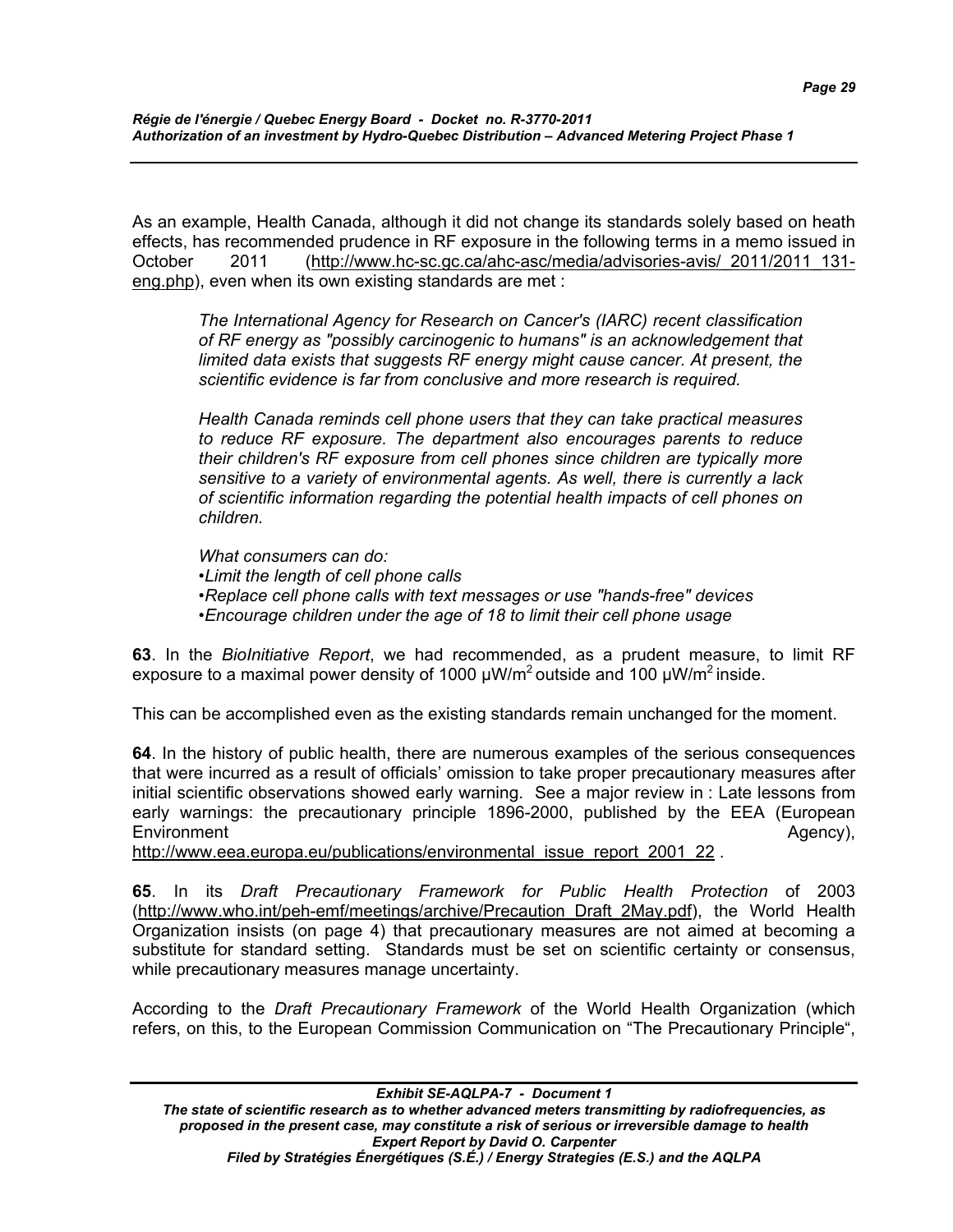February 2000, http://europa.eu.int/eur-lex/en/com/cnc/2000/com2000\_0001en01.pdf ), when an uncertainty or a risk is identified, the option selected as a precautionary measure should be a) proportional to the desired level of protection, b) non-discriminatory in its application, c) consistent with the measures already adopted in similar circumstances or using similar approaches, d) based on an examination of the potential benefits and costs of action or lack of action (including where appropriate and feasible, an economic cost/benefit analysis), e) subject of review, in the light of subsequent scientific data and f) when possible, assign responsibilities for collecting such new scientific data.

The *Draft Precautionary Framework* of the World Health Organization is filed as an annex to the present report.

**66**. In its March 2000 *Backgrounder on Electromagnetic Fields and Public Health* (http://www.who.int/docstore/peh-emf/publications/facts\_press/EMF-Precaution.htm), the World Health Organization had also developed the notion that precautionary measures are of a different nature than standards, the former being a form of uncertainty or risk management. In addition to the notion of Precautionary Principles, it accepted the lesser notion of Prudent Avoidance, being defined as taking simple, easily achievable and low cost avoidance measures, even in the absence of a demonstrable risk. On the Precautionary Principle itself, the Backgrounder also referred to the February 2000 European Commission guidelines mentioned above.

The World Health Organization *Backgrounder on Electromagnetic Fields and Public Health* is filed as an annex to the present report.

**67**. In 2003, the Canadian government issued a *Framework for the application of precaution in science-based decision making about risk* (http://www.pcobcp.gc.ca/docs/information/publications/precaution/Precaution-eng.pdf), which referred to similar principles.

The *Framework* identified five *General Principles of Application of Precaution* :

- The application of precaution is a legitimate and distinctive decision-making approach within risk management
- It is legitimate that decisions be guided by societyis chosen level of protection against risk.
- Sound scientific information and its evaluation must be the basis for applying precaution; the scientific information base and responsibility for producing it may shift as knowledge evolves.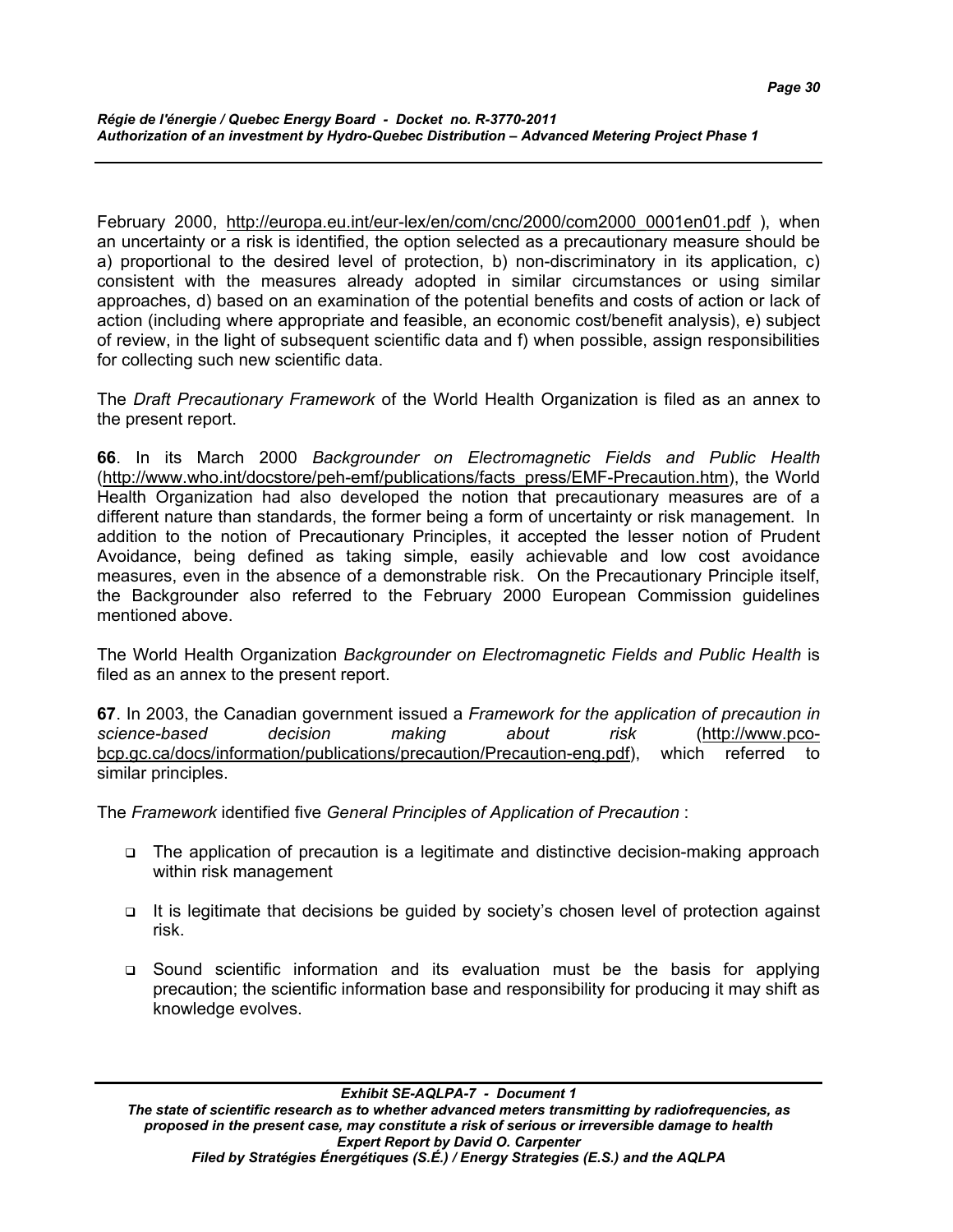- Mechanisms should exist for re-evaluating the basis for decisions and for providing a transparent process for further consideration.
- A high degree of transparency, clear accountability and meaningful public involvement are appropriate.

According to this document, the *Precautionary Measure*s should be designed around 5 principles :

- Precautionary measures should be subject to reconsideration, on the basis of the evolution of science, technology and society's chosen level of protection.
- Precautionary measures should be proportional to the potential severity of the risk being addressed and to society's chosen level of protection.
- Precautionary measures should be non-discriminatory and consistent with measures taken in similar circumstances.
- Precautionary measures should be cost-effective, with the goal of generating (i) an overall net benefit for society at least cost, and (ii) efficiency in the choice of measures.
- Where more than one option reasonably meets the above characteristics, then the least trade-restrictive measure should be applied.

The Canadian government *Framework for the application of precaution in science-based decision making about risk* is filed as an annex to the present report.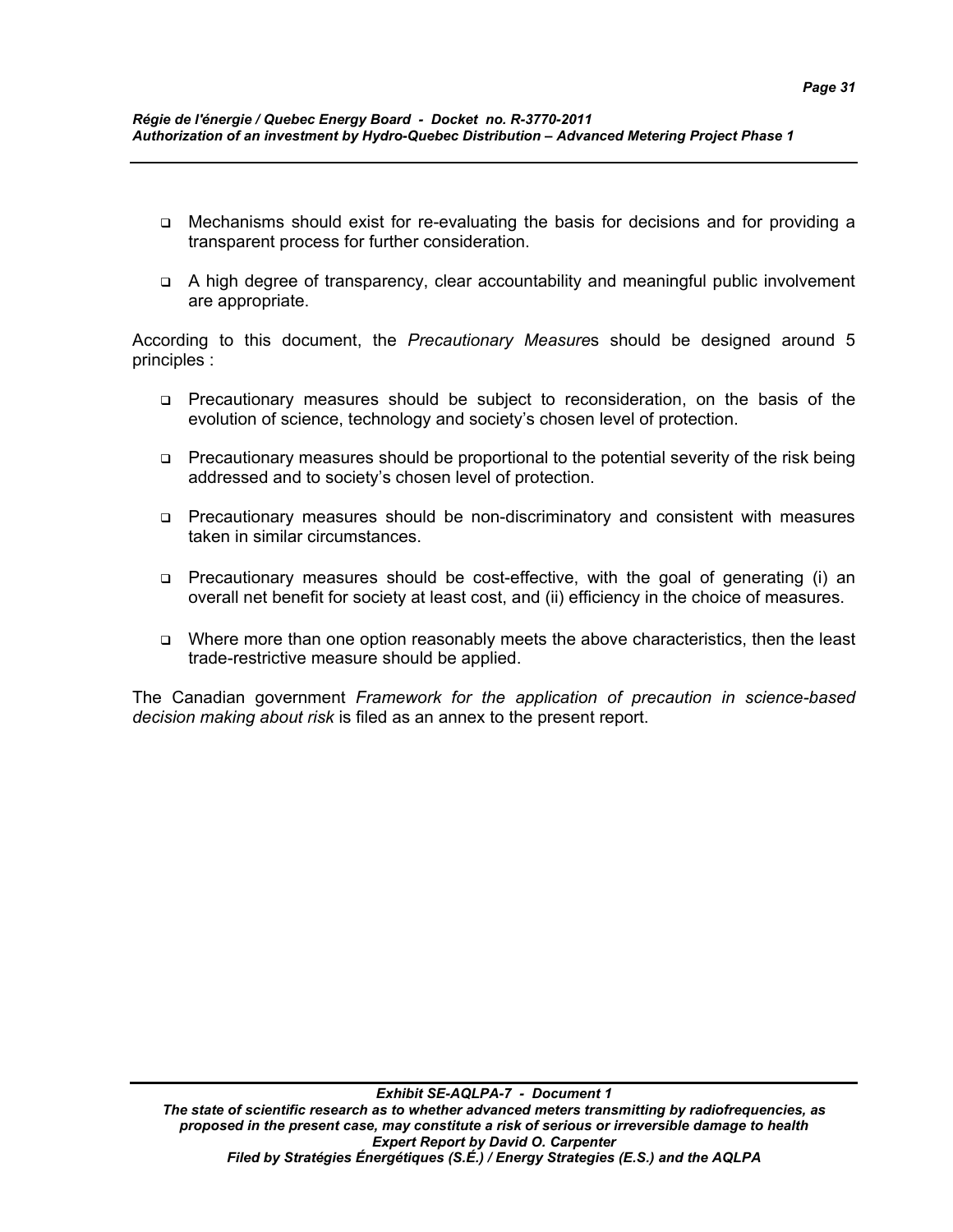#### *7. PRECAUTIONARY AND PRUDENT MEASURES THAT MAY BE APPLICABLE IN THE CONTEXT OF THE PRESENT CASE*

**68**. As mentioned in section 3, results on Hydro-Quebec's Landis+Gyr proposed meters have showed the following :

- Average power densities measured at 1 m from exterior meters do not exceed the exterior-threshold of 1 000  $\mu$ W/m<sup>2</sup> recommended in the *BioInitiative Report*, which is later described in the present report (save for one atypically high result on one meter which later was re-measured and gave a result below the threshold). We do not have any measurements however at a lesser distance from the meter and are informed that a person may approach and even touch the meter, thus could be located as close at 2- 3 cm from the meter.
- Inside meter rooms, average power densities far exceed the interior-threshold of 100 µW/m<sup>2</sup> recommended in the *BioInitiative Report* later described in the present report ; it is however expected that these rooms will not normally be accessed by the public. In one case, the average power density at one meter way from such room is shown to exceed the interior-threshold of 100  $\mu$ W/m<sup>2</sup> but, in the other cases measured, is inferior to that interior-threshold.
- More problematic however are meters situated inside occupied rooms and facing its occupants (meters in a kitchen, etc.), where measurements show the average power density exceeds the interior-threshold of 100  $\mu$ W/m<sup>2</sup> at 1 m from the meter. We must also keep in mind that we do not have any results at a lesser distance.
- All the above results are inferior to the recommended threshold of 6 000 000  $\mu$ W/m<sup>2</sup> of both FCC and Health Canada. These measurements were however all taken at 1 m or more from the antenna; we do not have any measurements at a lesser distance.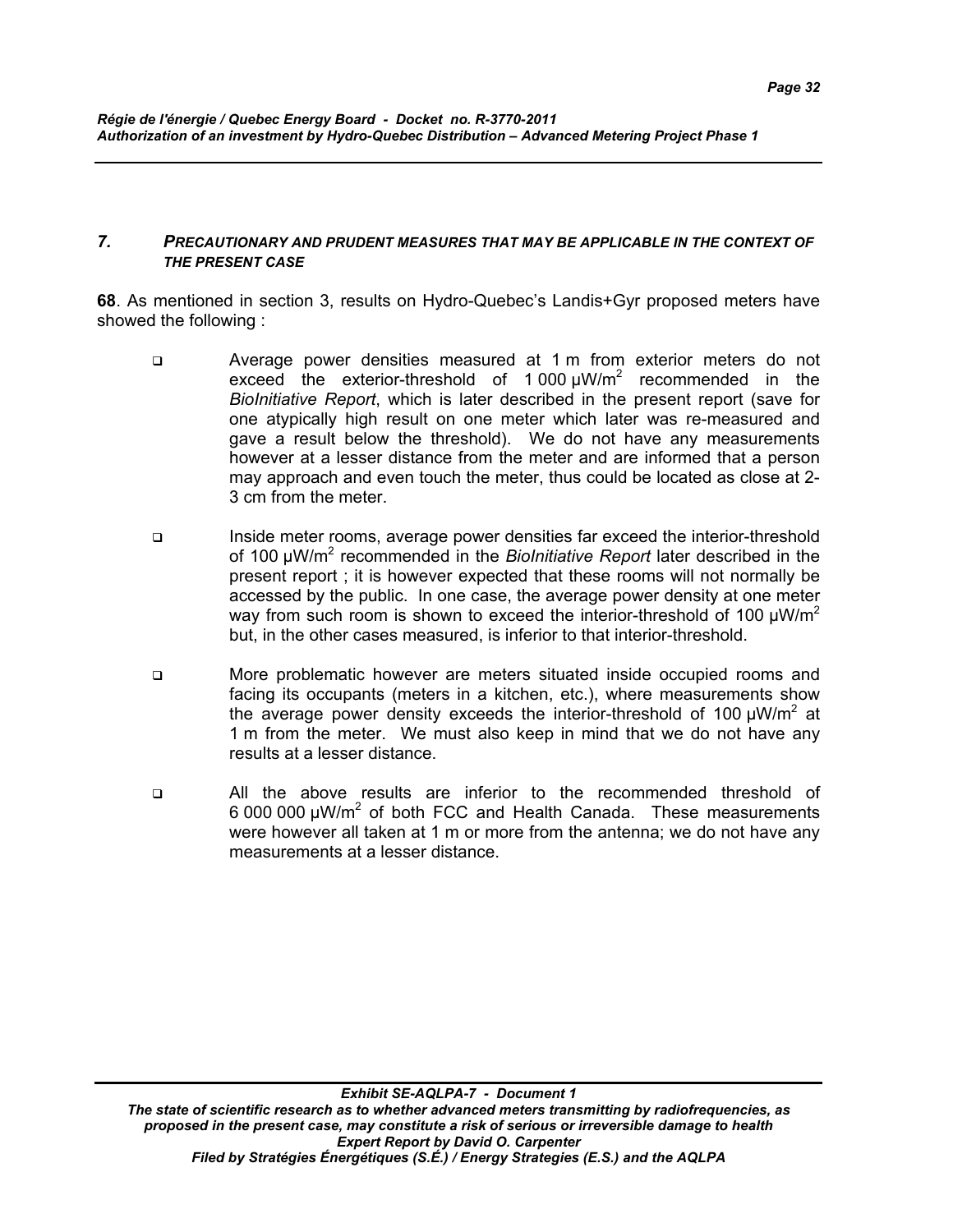**69**. One of the precautionary or prudent measures that could be examined in the present case would consist in using hard wired technology instead of wireless communication in deploying the smart meters. (California Council on Science and Technologyis report issued in 2011 under the title "Health Impacts of Radiofrequency from Smart Meters" also envisioned the possibility of deployment of hard-wired smart meters throughout California, but only as a retrofit option to be considered if requirements evolve at a later date. To that, I had answered it would be easier and less costly to install hard-wired smart meters to begin with). It is however not the purpose of my present report to determine if, in view of the costs and benefits of deploying hard-wired smart meters and in view of the extent of the problems identified in the previous section, such option would be appropriate in accordance with the previously-stated guidelines on Precautionary and Prudent Measures.

Alternate precautionary or prudent measures to be examined could also include, among others :

- Deploying hard-wired technology at least in the most problematic cases, such as when the meters are situated inside a residence, facing its occupants or when the more fragile population is involved (children, pregnant women, elderly, persons with illness, etc).
- Moving to the outside those problematic interior meters (or at least moving the antenna outside if feasible).
- Positioning the meters and antennas in order to ensure a proper safety distance, so that both the maximal exposure standards and the BioInitiative prudent maximal exposure recommendations are complied with (both inside and outside). As seen earlier, the principal problem to be resolved is with interior meters facing occupants.

As a further alternative, an opting out option may also be considered. But, in some cases, such an option will not resolve the issue, such as when a person is exposed to RF emissions from a meter not his own. An example of this situation occurs when meters from several different clients are collocated inside the apartment of one of them.

Here again, I stress that it is not the purpose of my present report to determine if, in view of their costs and benefits, the above measures would be appropriate in accordance with the previously-stated guidelines on Precautionary and Prudent Measures.